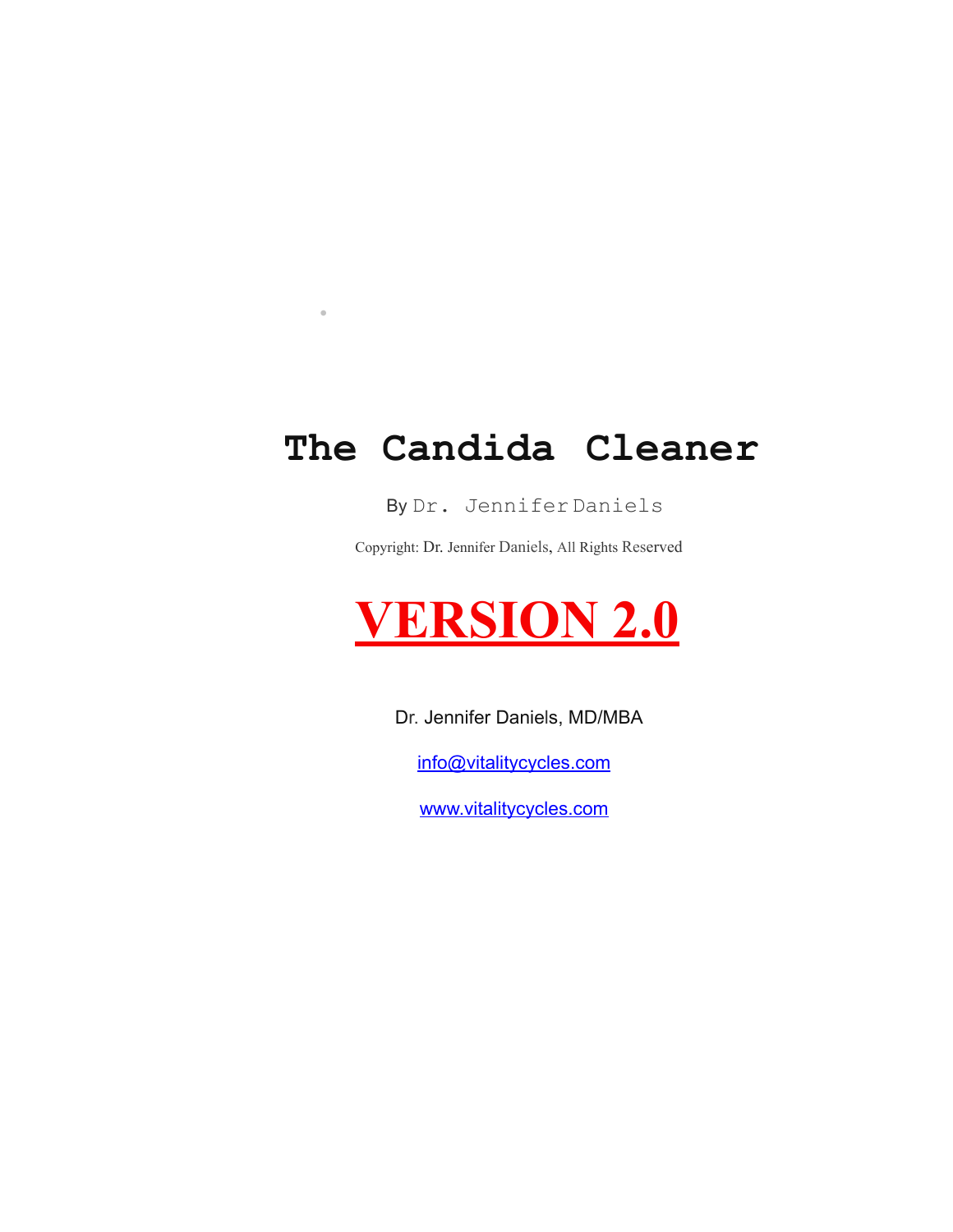#### **About the Author**

Dr. Jennifer Daniels is widely considered one of the foremost Alternative Healing Physicians alive today. Dr. Daniels graduated from Harvard University with honors, receiving a BA degree.

Her education continued at the University of Pennsylvania, where she received her medical degree (MD), and also attended Wharton, where she received her MBA in health care administration.

She practiced medicine for 10 years as a board-certified family practice physician, when she saw first-hand the power of natural methods.



She has been coaching clients to successfully heal naturally since 1985.

Dr. Daniels is the author of the award-winning book, *Do You Have the Guts to Be Beautiful?*

Dr. Daniels has also authored a series of CDs on natural healing. You can get her mythbusting, often controversial, yet informative and life-changing books at [www.vitalitycycles.com](http://www.vitalitycycles.com)

Dr. Daniels has also created several life-changing reports:

- \* "From Miracle Breakthrough to Deadly Recall: The Lifecycle of a Pharmaceutical"
- "The Epidemic That Wasn't Guaranteed to Permanently Change the Way You View Test Results and How to Protect Yourself"
- Why the Six O'Clock News is Not Enough"

Dr. Daniels also has individual and group programs to advance your healing.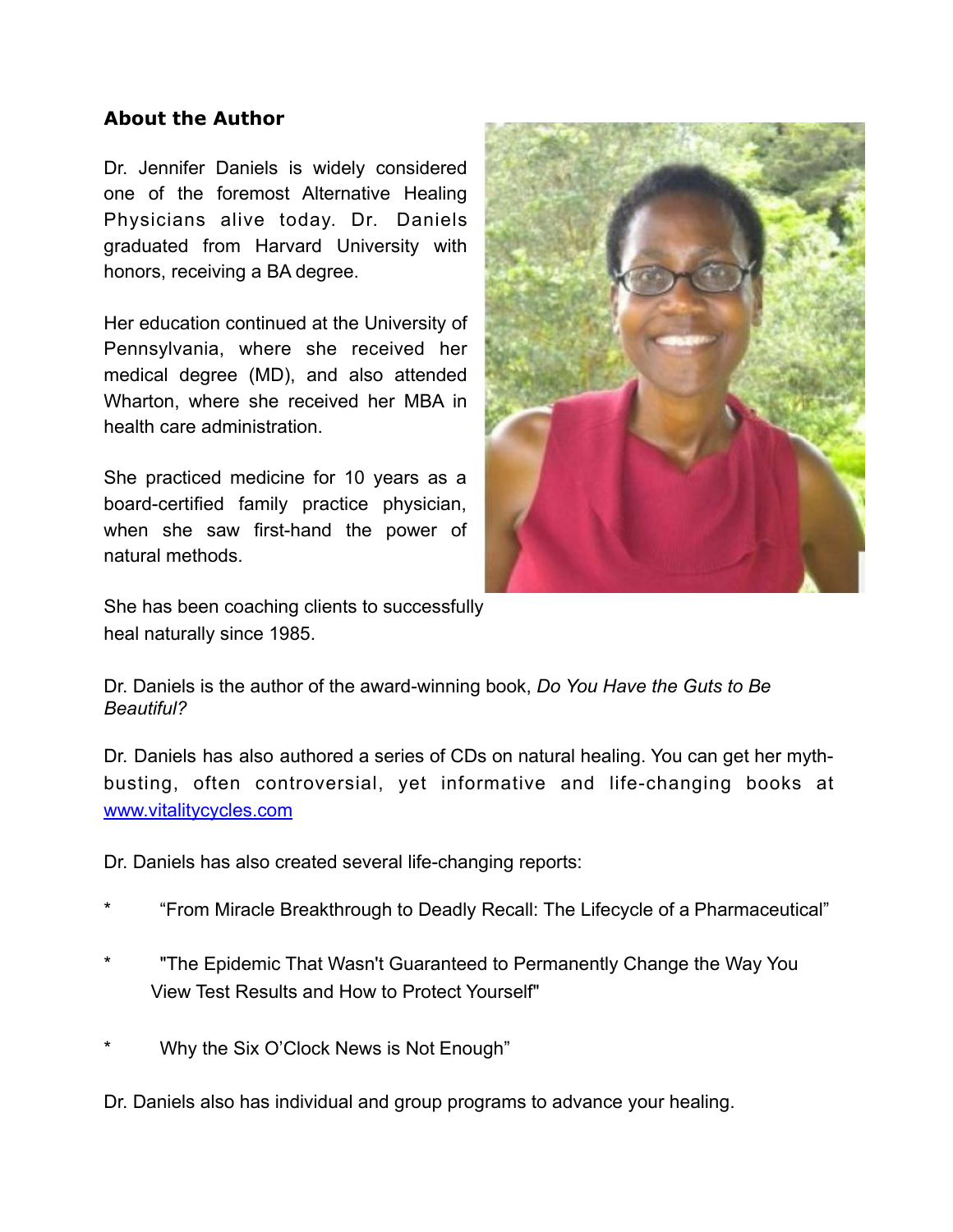For more information or for customer support, you can email [info@vitalitycycles.com](mailto:info@vitalitycycles.com)

Notice: You DO NOT have the right to reprint or resell this report.

# **DISCLAIMER AND TERMS OF USE AGREEMENT**

Nothing in this document is intended to constitute medical advice or treatment. Information in this document is a combination of information found in medical literature and information acquired through clinical observation by Dr. Jennifer Daniels in her medical clinical practice.

This information is for informational purposes only. Nothing, including communications with Dr. Daniels, should be taken as medical advice.

Because there is always some risk involved, the author of this document is not responsible for any adverse detoxification effects or consequences resulting from the use of any suggestions or procedures described in this document.

Please check with your doctor or nutritionist before making any dietary changes or starting an exercise program.

The author and publisher of this document and the accompanying materials have used their best efforts in preparing this document. The author and publisher make no representation or warranties with respect to the accuracy, applicability, or completeness of the contents of this document.

The information contained in this document is strictly for educational purposes. Therefore, if you wish to apply ideas contained in this document, you are taking full responsibility for your actions.

The author and publisher disclaim any warranties (express or implied), merchantability, or fitness for any particular purpose. The author and publisher shall in no event be held liable to any party for any direct, indirect, punitive, special, incidental, or other consequential damages arising directly or indirectly from any use of this material, which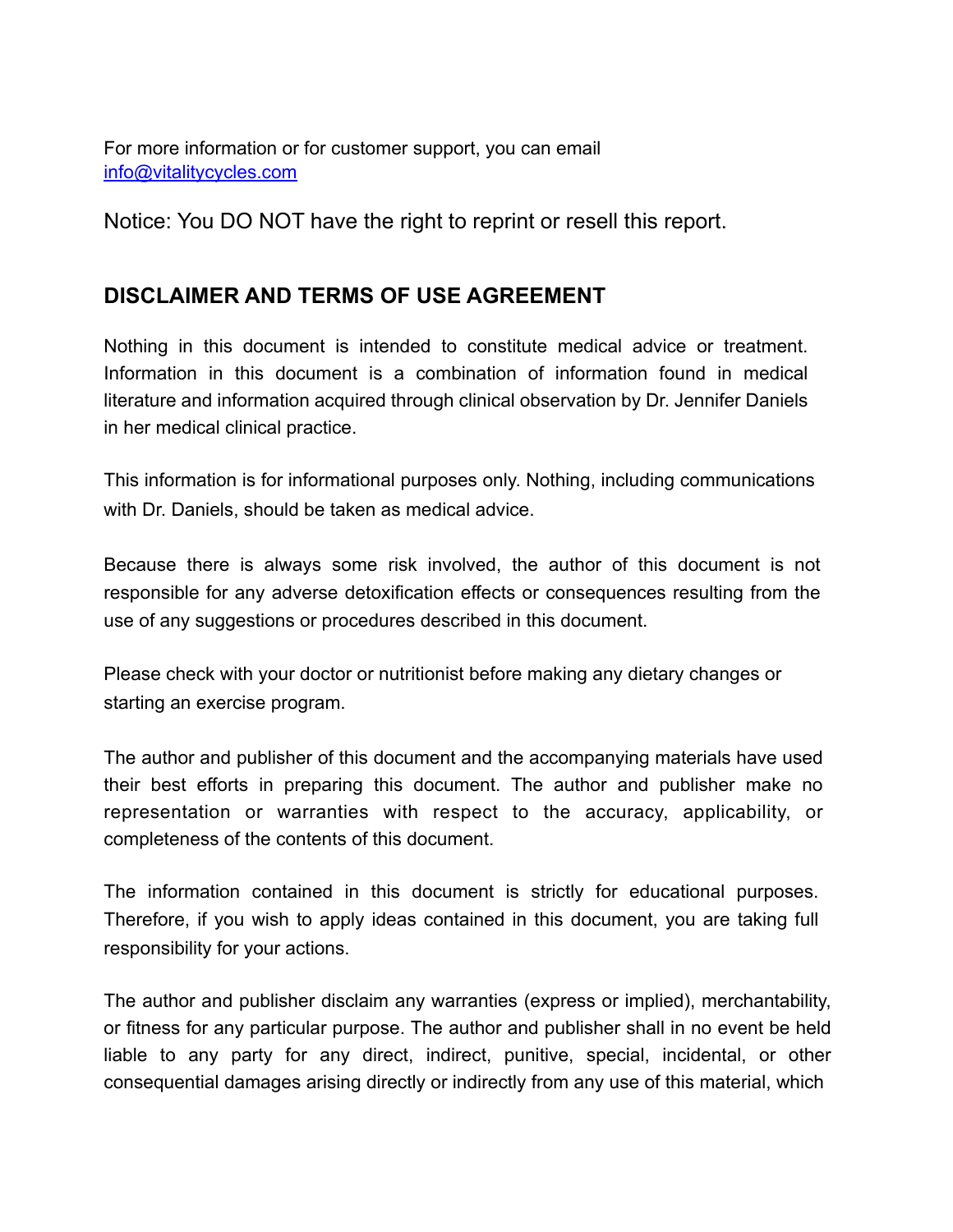is provided "as is" and without warranties.

As always, the advice of a competent doctor or other health professional should be sought.

The author and publisher do not warrant the performance, effectiveness, or applicability of any sites listed or linked to in this document.

All links are for information purposes only and are not warranted for content, accuracy, or any other implied or explicit purpose.

This document is © Copyright by Dr. Jennifer Daniels. No part of this may be copied, or changed in any format, sold, or used in any way other than what is outlined within this document under any circumstances.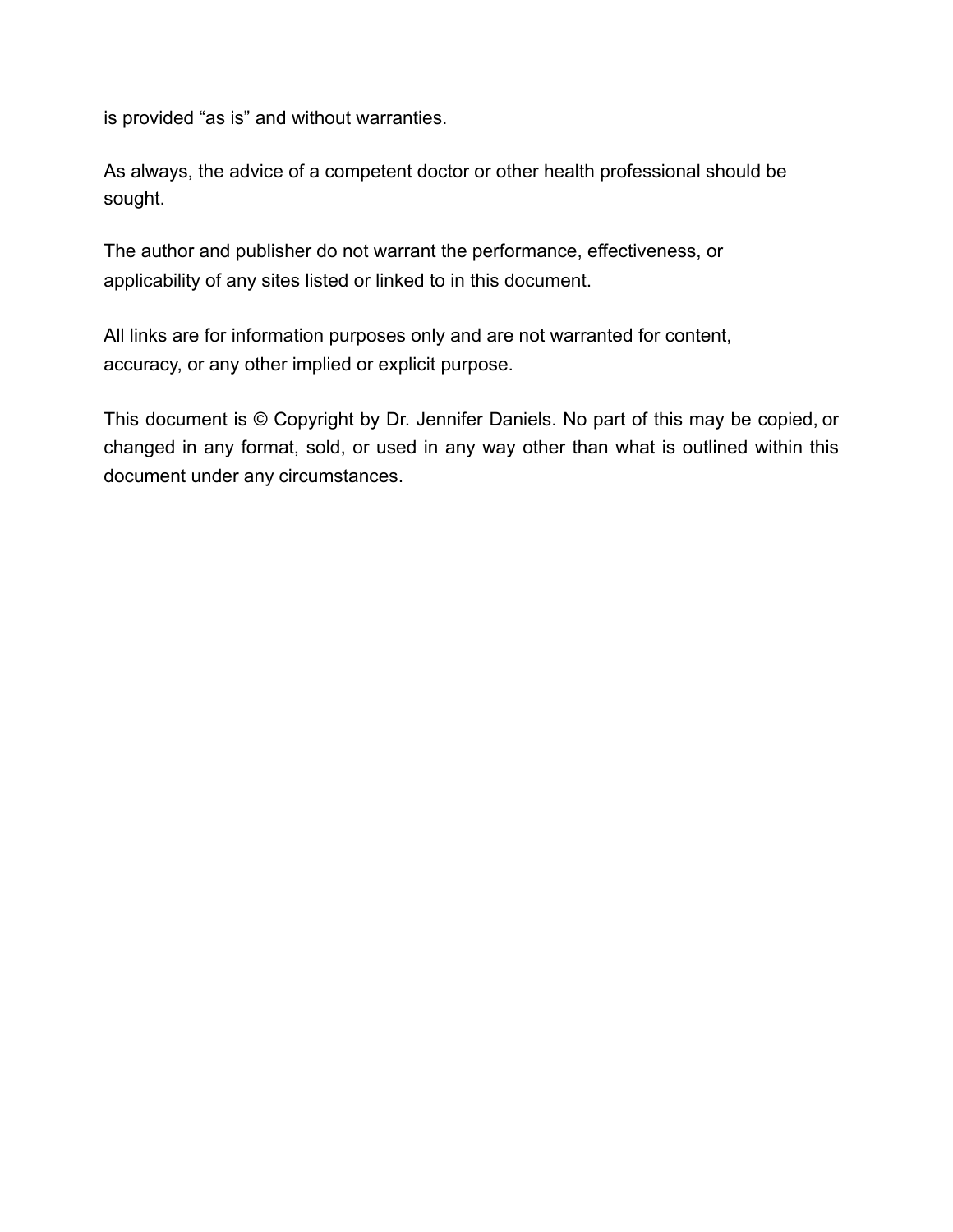# **Table of Contents**

About the Author

Notice: Disclaimer

**Introduction** 

Why Most Therapies Fail

The Search for the Cure

How to Put the Miracle to Work for You

5 Steps to Success

Historical Evidence

Maximize Your Comfort and Success

Case Studies

Special Cases

Candida Cleaner FAQ's **Conclusion** 

Share Your Thoughts

#### **INTRODUCTION**

This is the end of your hopelessness. You are no longer a prisoner to Candida. Read this, and celebrate. If you are the typical reader, you have tried many approaches and spent thousands of dollars with modest results, if any. This is all going to change.

#### **WHY MOST THERAPIES FAIL**

Candida plagues many Americans for years on end, and there have been many supplements proposed to treat it, as well as many diets. This PDF tells the story of how I discovered something that helped my patients conquer Candida quickly.

Candida was not always as prevalent as it is in modern times. The picture below shows why Candida causes so many symptoms and is so difficult to eradicate.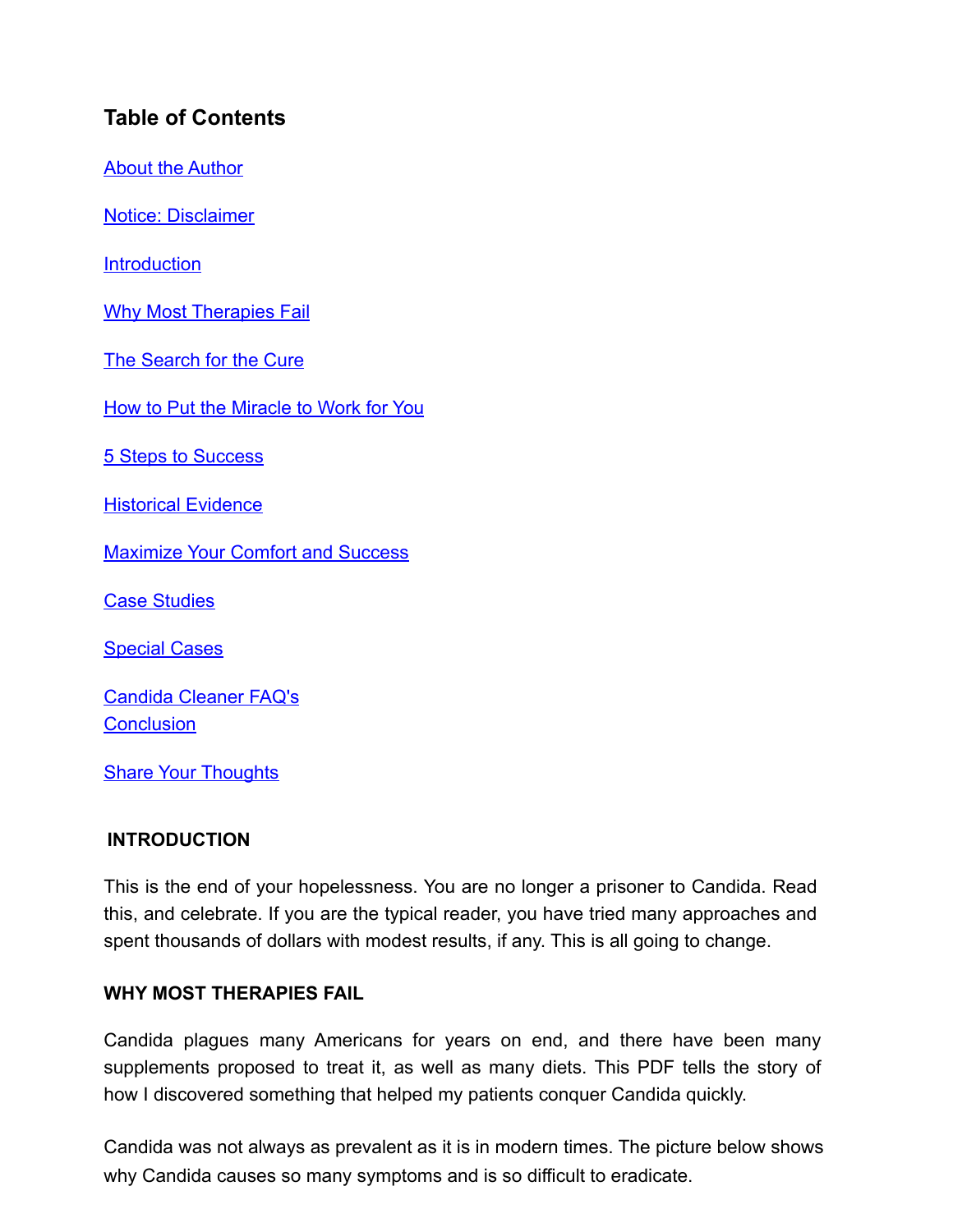Candida can be anywhere in the body, but once there are symptoms, it is always in the intestines. Command Central, or the point from which the damage is done, is the small intestines.

Your body completes the digestion process in the small intestines, and this is where nutrients are absorbed. The Candida spreads itself across the surface of the small intestines and intercepts the nutrients for its own use.

Many nutrients that are not absorbed by the Candida remain unavailable to your body due to the barrier that the layer of Candida creates. This causes fatigue, as your body expends all the energy of digestion and gets none of the benefit. Simply going on a restrictive diet makes this barrier thinner, but it is still a barrier. Furthermore, Candida can also configure itself into a ball.

The Candida at the core of this ball can be dormant and persist, despite your efforts at dietary restrictions. Candida can also assume the form of spores that can go long periods without nutrition, only to create misery just when you thought you got rid of them.

Candida is able to produce chemicals that mimic cravings and devastate your efforts to heal. For these reasons, Candida is like a curse. Once it is established, it takes over. Most interventions do not address the Candida's defense mechanisms.

The Miracle Candida Cleaner tricks Candida into letting down its defenses so your efforts can provide the results you desire. This Candida solution may very well be the most powerful and versatile natural healing substance in the history of our country. This is a substance that was used widely in the late 1800s, and now, in the 21st century, there is practically no written information on it.

The purpose of this document is to provide information and share my experience with you. This document blows the lid off the Candida epidemic.

#### **THE SEARCH FOR THE CURE**

My name is Dr. Jennifer Daniels and I have been trained as an allopathic medical physician. I attended medical school at the University of Pennsylvania. I also received a bachelor's degree from Harvard University, as well as a master's in business administration from the Wharton School of Business.

As Candida is very much a lifestyle disease, it is important to know that my parents raised me in the usual manner, with meat, sugar, juice, and all the things that contribute to a Candida-causing diet. I discovered the Candida Cleaner while making the same lifestyle transitions that many of you will have to make.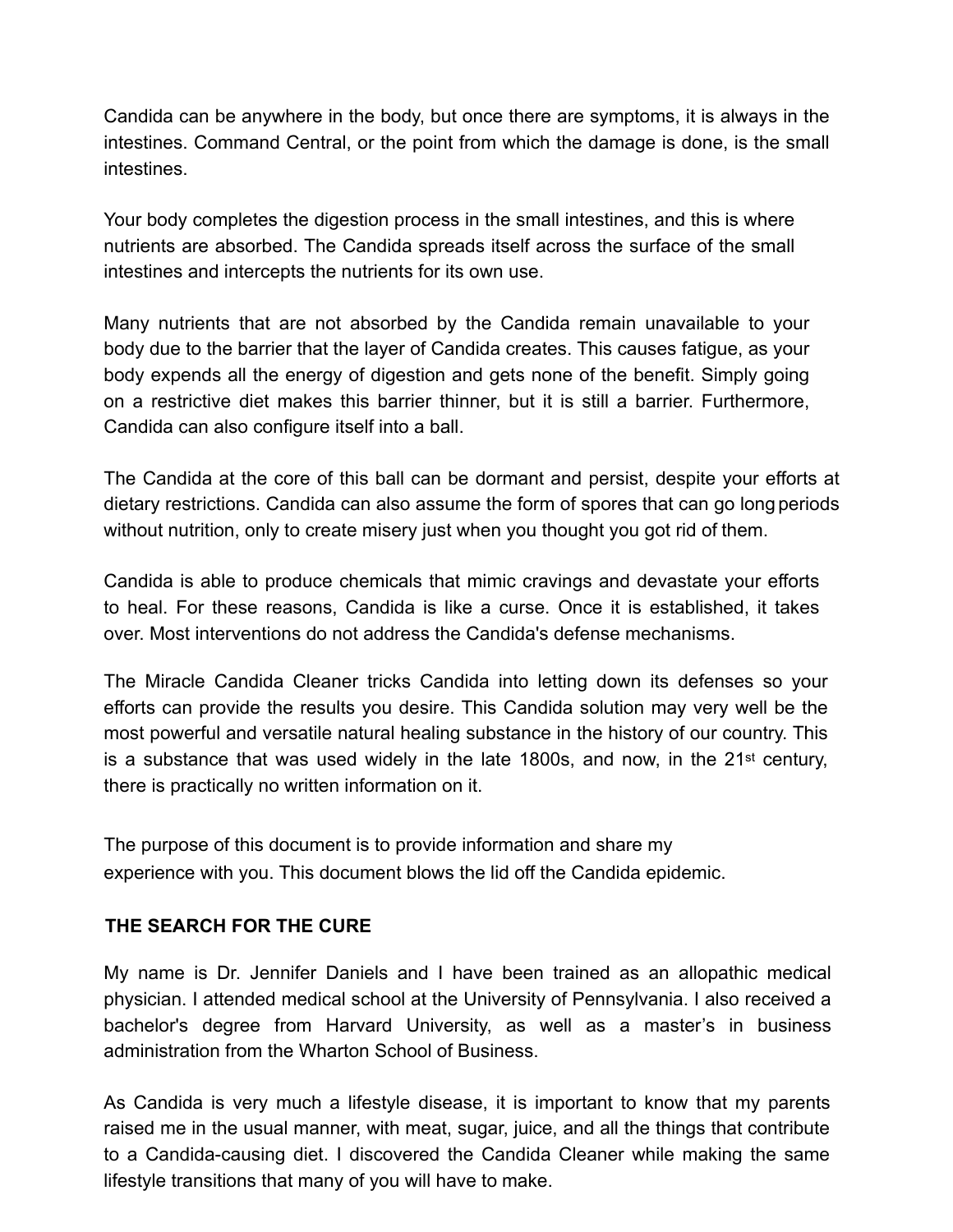As a physician, I have had the privilege of assisting hundreds of people in making this transition and observing their progress. I will share some of their stories with you. Once I established my medical practice, I began to help people get better using diet, vitamins, enemas, organic food, distilled water, and a long list of what is now known as lifestyle changes.

My patients were getting better, but I noticed that whenever they had a little misstep in their lifestyle changes, they would have a severe flare-up of their symptoms. I felt there had to be something I could do to prevent flare-ups and have healing results that were more durable.

At the same time, I was homeschooling my children and so I was reading various historic accounts, just by way of helping them understand their studies. I came across something interesting while we were studying the 1800's, when it was mentioned that farmers in the United States gave something to their families twice a year. This mystery substance cured everything and kept their families healthy.

It immediately occurred to me that this mystery substance could be just what I was looking for to help my patients have better results. Now, I calculated that farmers, even in the 1800s, were fairly poor people, and so whatever they gave their family had to cost somewhere around one penny, if that much.

Then, I noticed while reading my little herbal books that the Chinese government seemed to spend \$35 each year per person to provide healthcare to their citizens—and their citizens live longer and healthier than those in the US, which spends thousands of dollars each year per citizen. This gave me confidence that what I was looking for was effective, affordable, and really existed. Further reading of history gave more clues.

One day, my children and I were reading about African slaves. We read that the slaves had something that they used that was extremely powerful. And in colonial times, it was felt that the medicine of the American Indians was more powerful than the medicines used by rural Americans, and was still more powerful than the medicines used by the slave owners.

However, all these medicines were superseded by, or were not as powerful as, those used by the African slaves. Masters would go to the slave quarters when they had serious ailments that were life-threatening.

I said, "Hmm, if a slave is using it, it must be very inexpensive and quite common."

I searched through all of my herbal books, and by that time, I had over 300 such books. I could not find a reference in any one of them to anything that was inexpensive and would improve one's health. I had miracle cure books, and still nothing—no mention.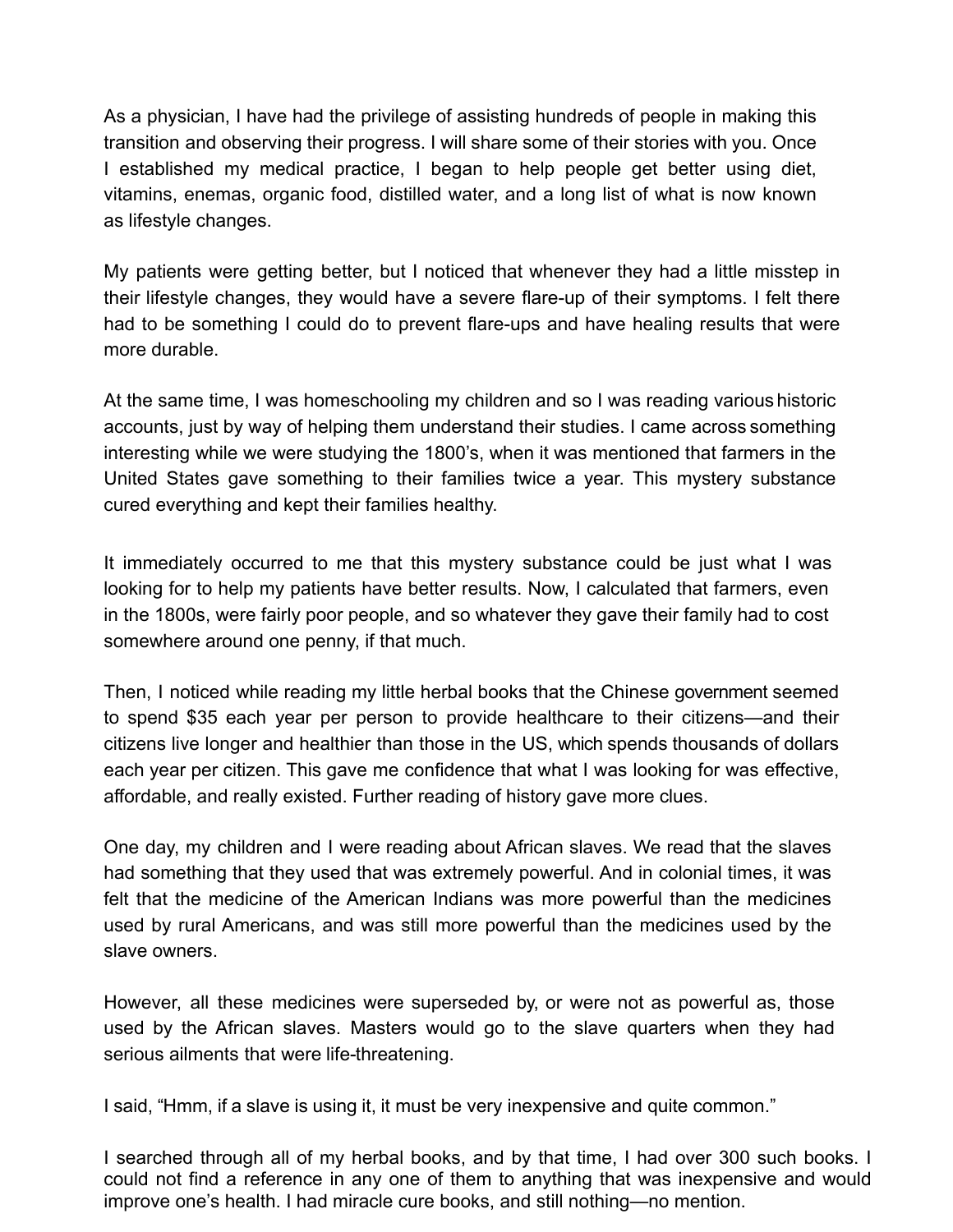Since I had an active family practice, I said "Aha! I will ask my patients. Many of them were descended from slaves."

So, I asked them, "Was there something that was very cheap that was given twice a year and cured everything? Maybe your mother used it, or your grandmother used it?"

At first, I didn't get much information, but I kept asking. Finally, some patients just started laughing and laughing and laughing.

They said, "Dr. Daniels, oh yes, it must be that turpentine. Yep, turpentine and sugar."

Person after person mentioned turpentine and sugar to me. Just turpentine and sugar.

I replied, "Who in your family used turpentine and sugar?"

They all said, "My grandmother."

I asked,"Well, do you use it?"

And everyone I queried replied, "Oh, absolutely not."

These were people in their forties. I presumed that their grandparents were deceased.

I then asked, "When did your grandmother die?"

"Oh, no, she is still alive," they answered. "Ninety-six and still kicking; still taking her turpentine and sugar."

I asked, "Well, do you think she might talk to me about it?"

I was typically told, "She sticks pretty much to herself. Takes care of her own house and doesn't bother much with people."

I was very impressed that taking turpentine and living independently to the age of 90+ were compatible.

Somehow, I couldn't get anyone to connect me with their grandparent, so I still searched and searched the literature for more information. Not a single reference to turpentine.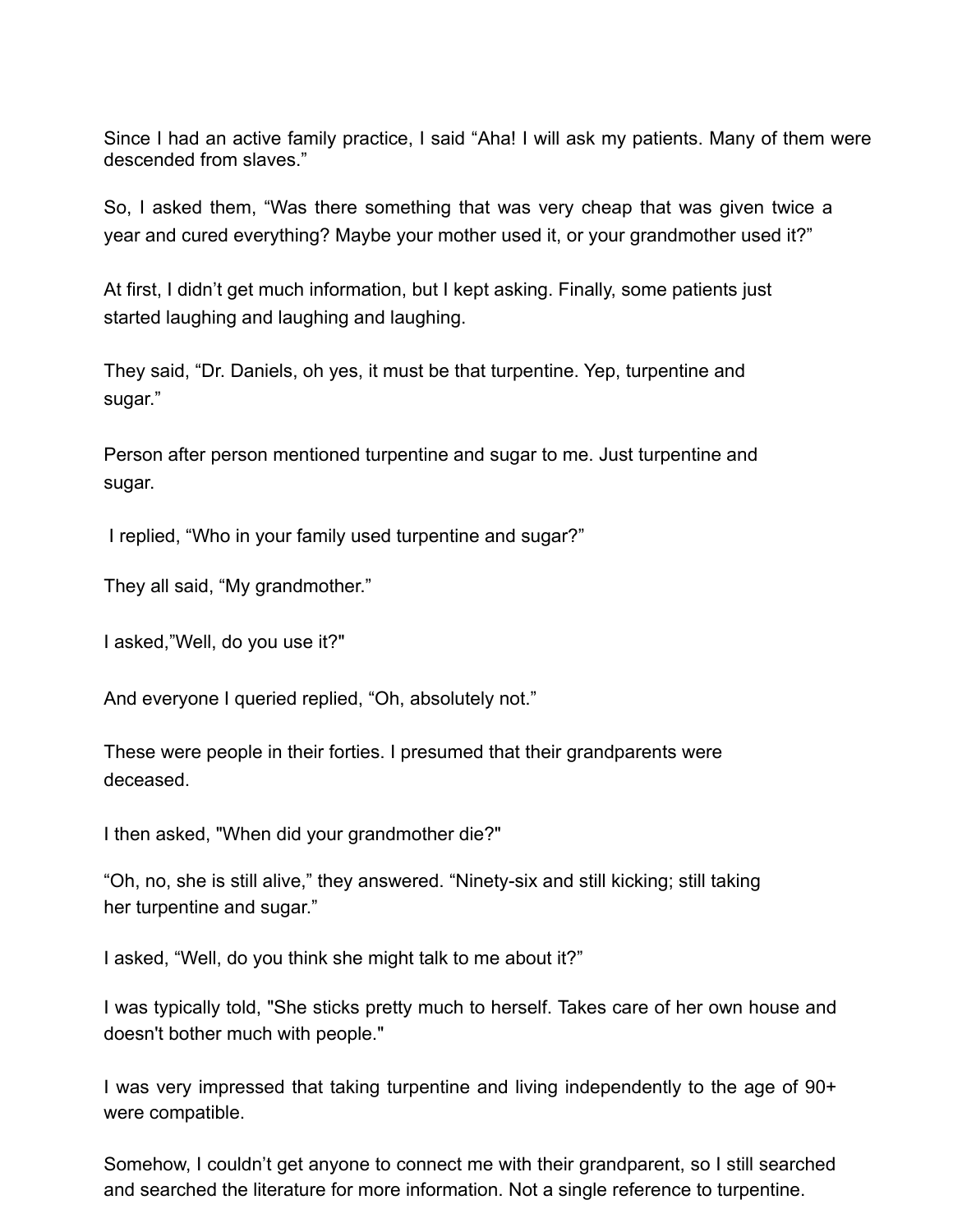So, I asked these same people, "Well, how much turpentine?"

They responded, "I don't know".

I said, "So how much sugar?"

They said, "I don't know."

I said, "Well, what kind of sugar?"

They said, "I don't know."

I said, "Well, how often?"

Again, the answer was, "I don't know."

Finally, after about six months of gentle inquiry—and scouring the literature and finding nothing—my curiosity got the best of me.

I went down the block to the hardware store and bought a can of turpentine. As luck would have it, I purchased a brand that was labeled "100% Pure Gum Spirits of Turpentine."

Now, any turpentine can you buy is going to have some pretty impressive labeling on it, as it is the law. The label will look like the following:

- \* Known to cause birth defects in the state of California.
- \* Fatal.
- \* Deadly if swallowed.
- \* Contact your doctor immediately if you put any in your mouth.
- \* Contact Poison Control immediately if swallowed.

Nonetheless, I continued on to the grocery store and got a little box of sugar cubes. These happened to be the smallest sugar cubes in the grocery store—1 centimeter or less on each side.

I did not want to totally ignore the warnings on the can of turpentine. I made sure that my will was complete and in plain view. I told myself that since I was a doctor, this satisfied the label warning.

I decided to take the turpentine in the evening after office hours, so if I died, there would be time to cancel the next day's patients. Furthermore, I thankfully noted that I was not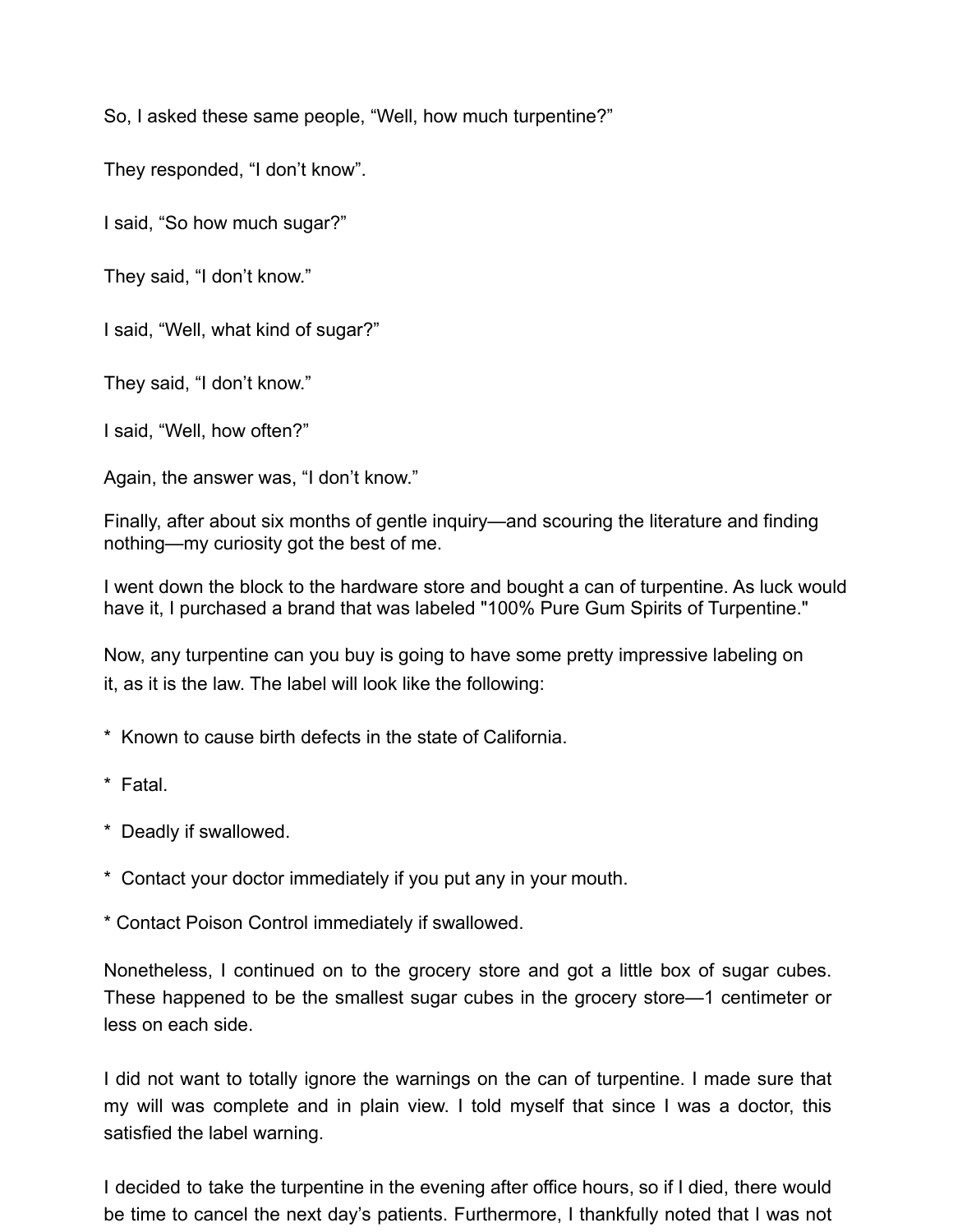in the state of California.

I sat down at the kitchen table. Put the sugar cubes down and sat the turpentine down, and said, "Well, this is it. I am either going to die or I am going to find out something."

I opened the box of sugar cubes and put one sugar cube on a ceramic plate. I then opened my turpentine can, poured it into a teaspoon, and dripped the turpentine onto the sugar cube. I took the sugar cube, chewed it, and washed it down with water. I did not feel any different. I went on about my business and went to work the next day.

The next evening, I returned to the same chair in my kitchen and ate 2 sugar cubes. Again, I did not feel anything. I became quite bold, and on the third day, I ate 3 sugar cubes.

Thirty seconds after taking the turpentine, I felt wonderful. My brain was exceptionally clear; I was filled with energy. I found I didn't need to take my Ayurvedic vitamins, my mega vitamins, my vitamin C—I'd been taking eleven vitamins a day. I felt so great, I skipped my vitamins altogether that day.

The sensation of well-being was like nothing I had ever experienced. It was as if years of fatigue had just evaporated.

I knew this was the secret. I discovered the dose that caused the benefits. Now, I needed to find the dose at which one experiences not-so-good reactions.

The fourth day, I took 4 sugar cubes; the fifth day I took 5 sugar cubes, and so on. Finally, on the seventh day, I felt a twitch. I can't explain it, all I can tell you is it wasn't particularly pleasant or unpleasant, but having read the back of the turpentine can, I deduced that this might be one of the things the turpentine can was talking about. I stopped taking turpentine for 2 weeks, to let it wash out of my system.

The next thing I had to figure out was how often a person should take turpentine and sugar. In other words, if one takes one dose, how long is it before another dose is needed to continue the improvement caused by the first dose?

I took my 3 sugar cubes, stacked them up on top of the other, took a teaspoon of turpentine, poured it over the top cube, and the turpentine dripped down through the top cube, the second cube, and just entered the third cube. I did not let the turpentine get to the bottom of the 3 cube. So, I took these 3 sugar cubes, and just like the first time, I felt wonderful.

I said, "Okay, let me keep track and see how long this feeling lasts."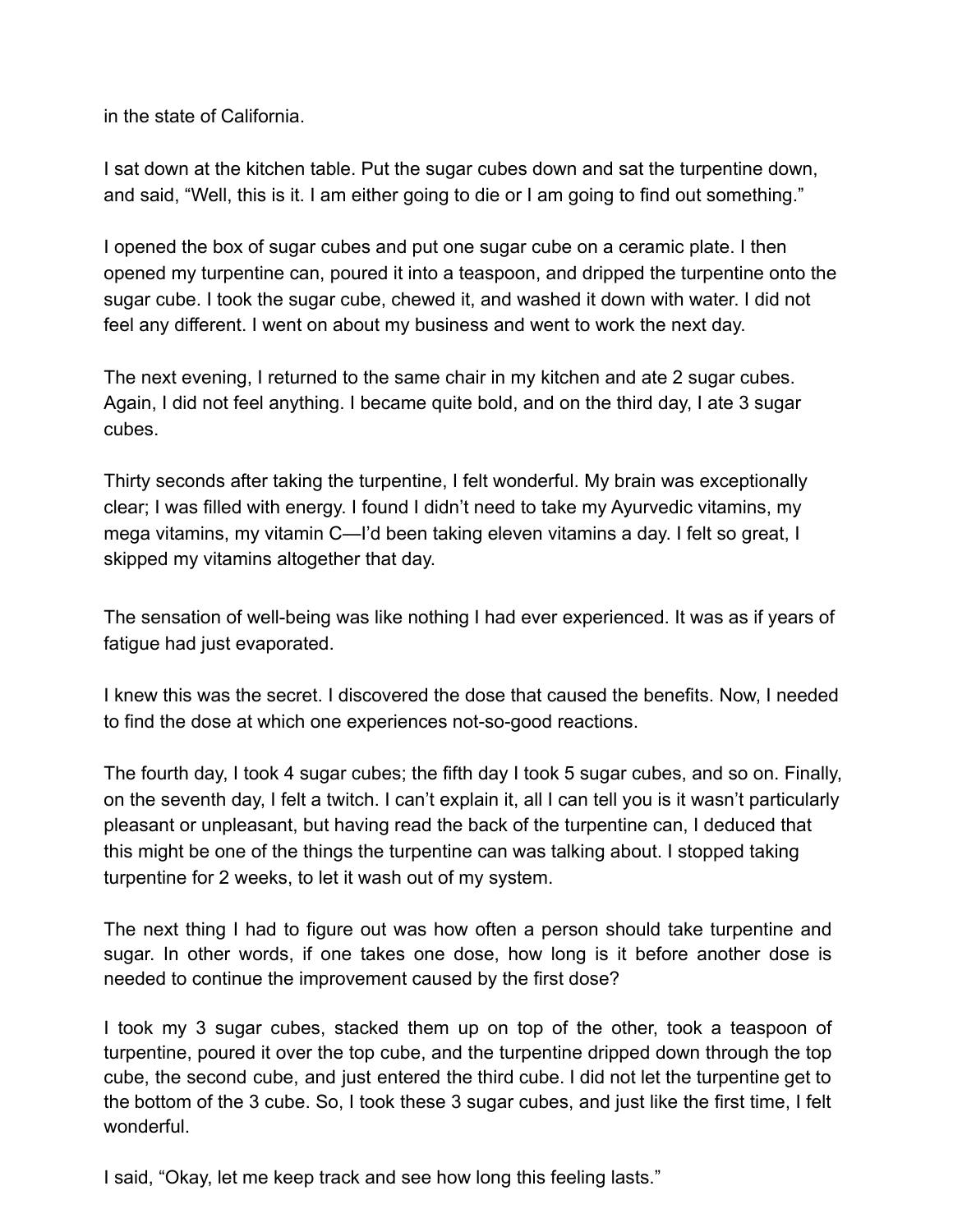Well, it turns out that it was about 5 days before I felt like maybe I could use a vitamin pill. And so, I concluded that 2 sugar cubes twice a week was the dose for maintaining good results.

The next thing to determine was how long could one take it every single day without experiencing any adverse events?

I then took turpentine and sugar—3 sugar cubes every single day for about a week. I did not experience any adverse effects, but I decided that was long enough for the purposes of science.

Then, I approached my mother, who suffered from chronic pain of her finger (for 30 years) and her knees (for 15 years). I explained to her that I had been taking turpentine and sugar for a while, and would she please try it. She agreed, and so Mom took turpentine and sugar. Her pain got less and less, and went away completely over a period of one week.

I then approached my sister-in-law and asked her, "Would you take turpentine and sugar?"

She had some aches, pains, fatigue, and various vague, yet annoying problems.

She took turpentine and sugar, and her pains went away.

I said, "Oh my goodness, this could be the miracle remedy I was looking for!"

From working with these relatives and a few others who were so kind as to volunteer, I deduced that turpentine and sugar is basically 1 teaspoon a day; a maximum dose is over 3 sugar cubes, twice a week. I started recommending it to patients who had been suffering from long-standing incurable diseases for which there was no effective medical therapy and people who had not reached complete healing with diet, cleansing, and vitamins.

I would like to share with you stories of people who have taken turpentine and sugar, and their experiences. I'd also like to share my experience of working with people who chose to avail themselves of the power of turpentine.

Turpentine and sugar is absolutely marvelous, and the thing that's so absolutely hilarious about it is that the turpentine—a deadly substance—when combined with white sugar—another deadly substance—heals. Also, it is curious that one could be labeled as fit for human consumption, yet the other is all but banned.

Since we are focusing on Candida, it is important to understand why turpentine is such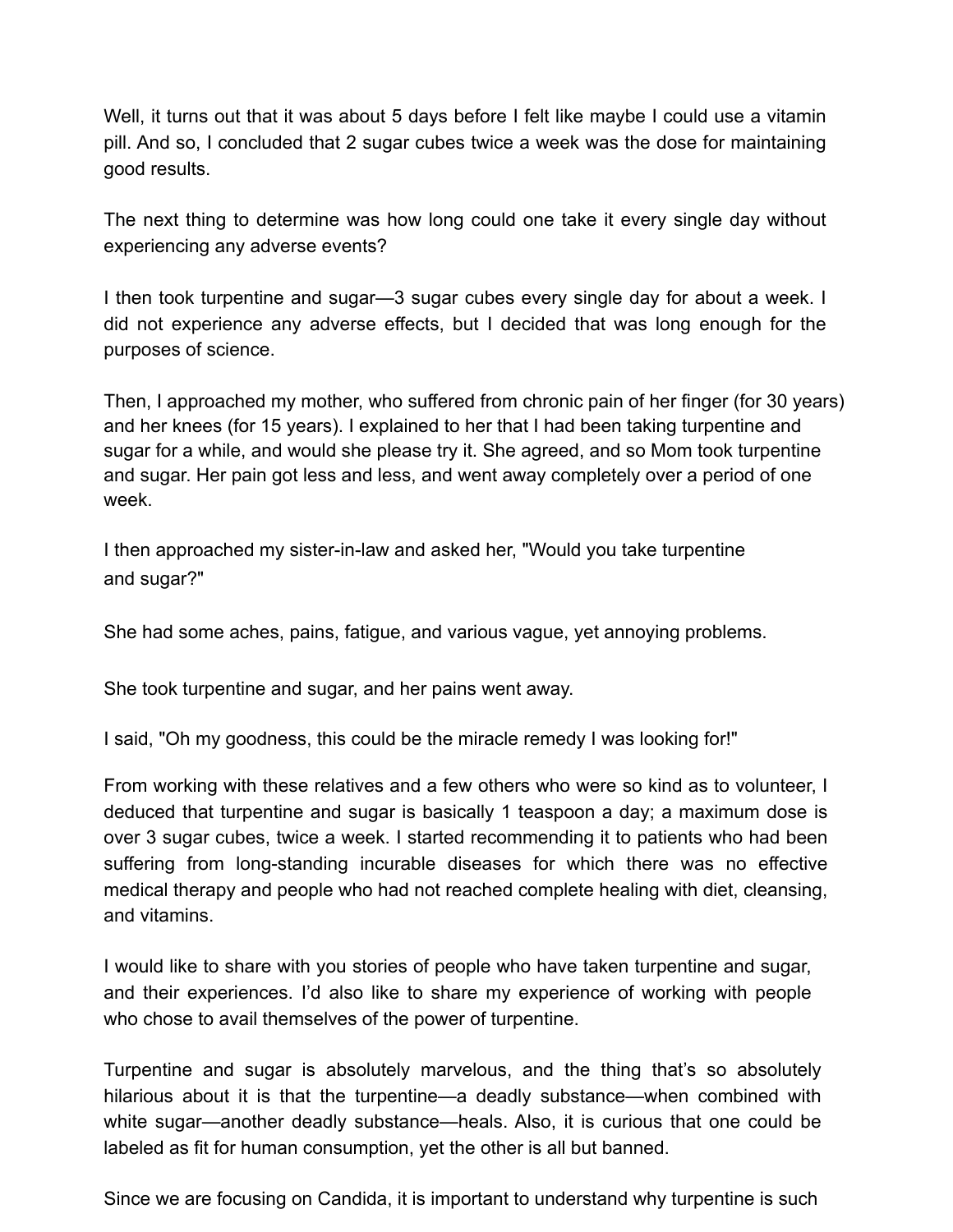a miracle breakthrough.

Candida loves sugar. Although it is adapted to the human body as an entrenched parasite, it cannot resist sugar. Thus, the sugar is the bait that causes the Candida to let down its defenses. In its haste to get at the sugar, it is exposed to the turpentine and dies.

Not all the Candida is killed. The majority of Candida pack their bags and make a mad dash to the exit. All reproductive and metabolic activity ceases as the Candida seeks to save itself and exit what it perceives to be a dangerous situation.

# **HOW TO PUT THE MIRACLE TO WORK IN YOUR LIFE**

At the time I started using turpentine, I had made many dietary changes. This is why I believe I did not experience any negative reactions, and got such prompt and positive results. I will outline below the proper preparation of the body before using turpentine for Candida, as well as the experience of others.

There are 5 phases to healing Candida.

First, failure can be attributed to 3 things:

- 1. Not doing all 5 steps.
- 2. Not doing them in the right order.
- 3. Doing any one step incorrectly.

# **5 STEPS TO SUCCESS**

**Step 1:** This first step is a crucial step, which is to get as much waste out of the body as possible. Again, this is critical. You cannot eradicate a parasite if your body is filled with its favorite food or if the places where the immune system would take the parasite are filled. You must take out the trash, and this means emptying the gut.

The most neglected portion of the gut is the small intestines. This part must be empty, as the final cure for yeast involves the immune system dumping yeast from all over the body into the small intestines via the bile duct. If your small intestine is sluggish, the bile duct is blocked, and the immune system cannot do its part to heal you.

Clearing the small intestine can be accomplished by drinking 1 quart of water for each 60 pounds of body weight each day as a first step. Then, take castor oil (3 to 6 tablespoons) once a week, or 1 bottle of magnesium citrate weekly, or Dr Daniels' Vitality Capsules daily as directed (vitalitycapsules.com). Many people prefer Dr Daniels' Vitality Capsules as they can be adjusted for your personal comfort. [http://](http://vitalitycapsules.com/) [vitalitycapsules.com](http://vitalitycapsules.com/)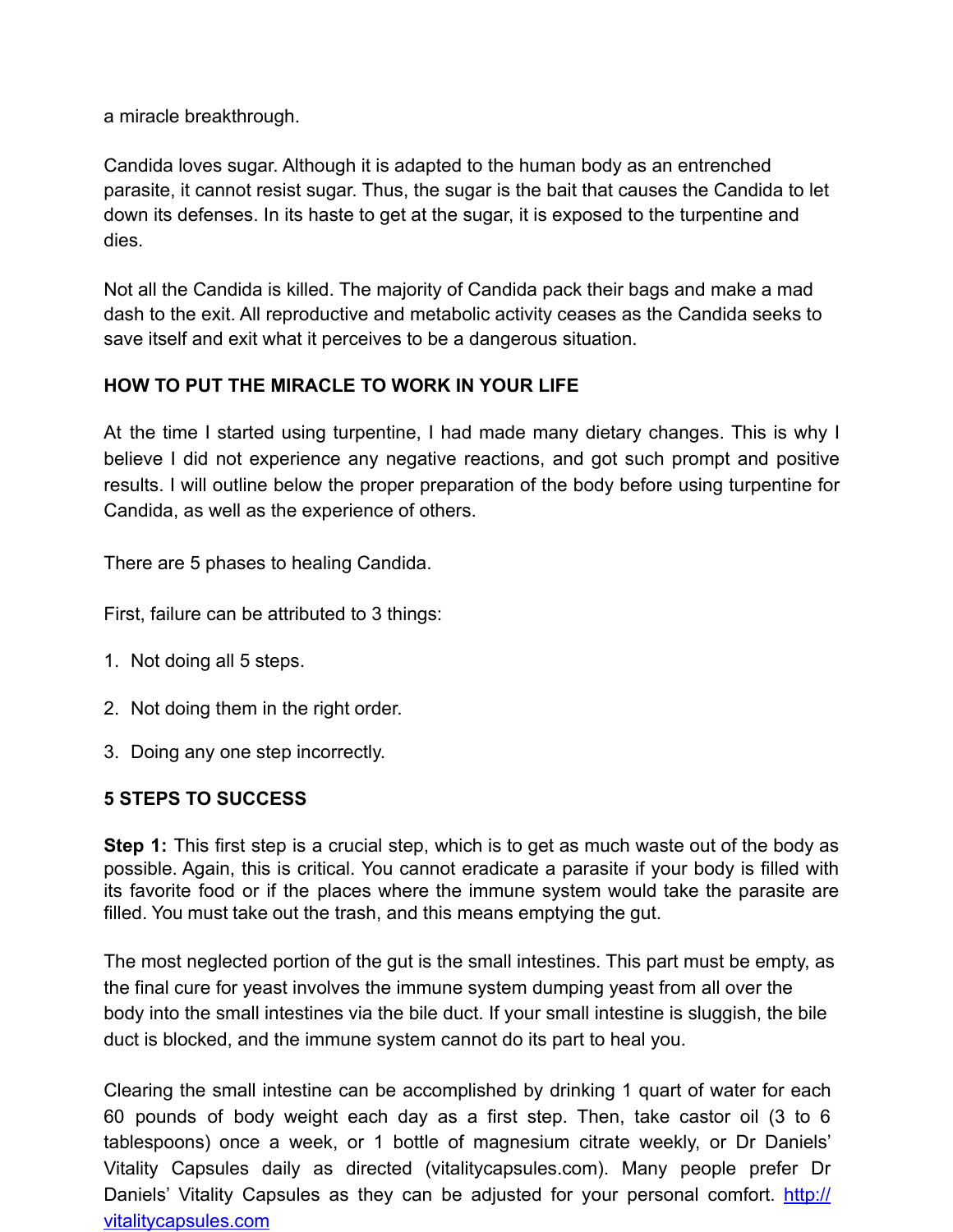Daily warm water enemas using distilled water (1 quart) are also very helpful, especially for the week before and while you are taking turpentine.

**Note:** If you are having 3 or more bowel movements a day, your small intestine is most likely clear.

**Step 2:** Stop eating Candida's favorite foods.

This is any food that is blended, cooked, or mixed with something else before you buy it. Yes, that means rice milk, rice cakes, energy bars, granola, etc. Also, convert all beverages to water. No alcoholic beverages are to be consumed.

Breads risen with yeast are a major hazard. Studies done in the '90s to analyze the yeast in women with recurrent vaginitis found their yeast was the same strain of yeast used in making bread. So, stop eating breads, meat, and dairy. These "foods" are all full of parasites that stress your system and make your body unable to cure its Candida.

For the purposes of succeeding with the Candida Cleaner, you can reduce the offending foods by 50% for a period of 1 month before starting turpentine—that is, if you are not able to eliminate them completely from your diet.

**Step 3:** Strengthen the immune system with food that is organic or locally grown, purchased fresh, and prepared in your home.

The diet I advise consists of green leafy vegetables, root vegetables (this includes potatoes), squash, and no more than 1 piece of fresh, raw fruit a day. This diet also includes cooked grains such as quinoa, millet, and brown rice or black rice, along with one raw salad a day. Eat all you want.

Herbs and spices you can use include any green leafy herb, curry, garlic, pepper, cumin, and cinnamon.

Notice that nuts, cooked fruit, and dried fruit are absent. These foods create a hostile environment for healing conditions in your body. Dried fruit and nuts absolutely aggravate Candida. Trail mix is an abomination and has destroyed the health of many a health nut. It nearly did me in—I used to mix my own; that was how ignorant I was. Dried fruits and nuts aggravate dehydration, and cooked or dried fruits contain too much sugar.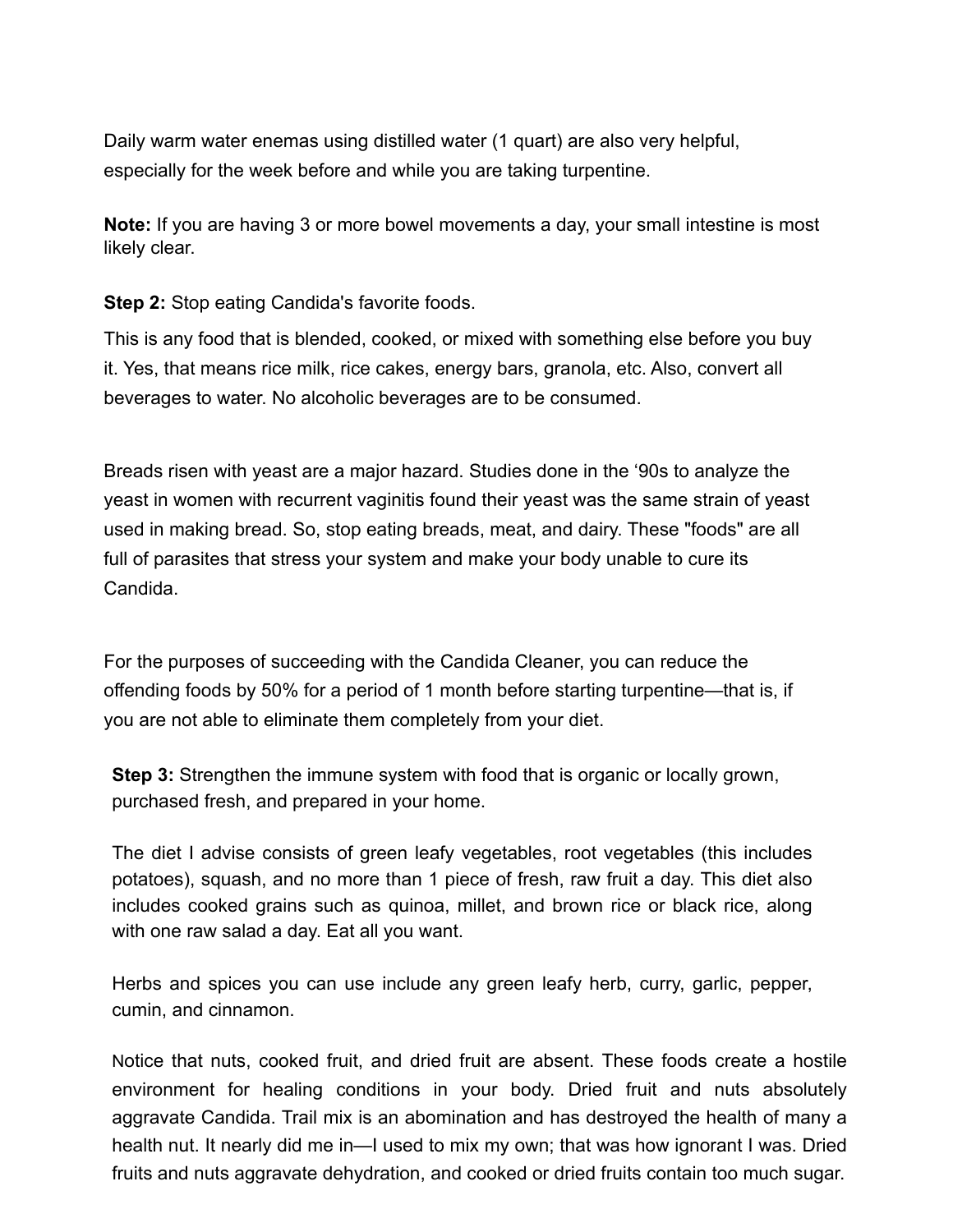By following my dietary recommendations, much of the Candida in your body will leave just because its favorite foods are not readily available to it.

Next are some sample menus to use with the Candida Cleaner. It is important to stay well-hydrated, according to the directions in Step 1 of the 5-Step Candida Cleaner protocol.

#### **Candida Cleaner Sample Menus**

Menu:

#### **Breakfast:**

**Water** 

Fresh fruit, with or without hot oatmeal or cooked quinoa, with extra water to make the grains into a porridge consistency (chop the fruit and stir into the cooked porridge)

#### **Lunch:**

Salad—the larger the better, and with garlic or papaya dressing. Must contain one leafy green ingredient

Brown rice and vegetables

May substitute quinoa, sweet potatoes, white potatoes, black rice, red rice, or brown rice; water

#### **Dinner:**

Same as lunch

**Water** 

**Note:** it is mandatory that you eat at least one raw salad a day. This translates into at least 4 leaves of a green leafy vegetable.

You can get more information and recipes that have worked for others at [www.vitalitycycles.com](http://www.vitalitycycles.com)

**Step 4:** Supplements should be minimal, as Candida eats your supplements and, like any good parasite, gets fed first. I have told many a patient to cut back and even stop quite a few supplements for this reason. I used to feel that the more supplements, the better;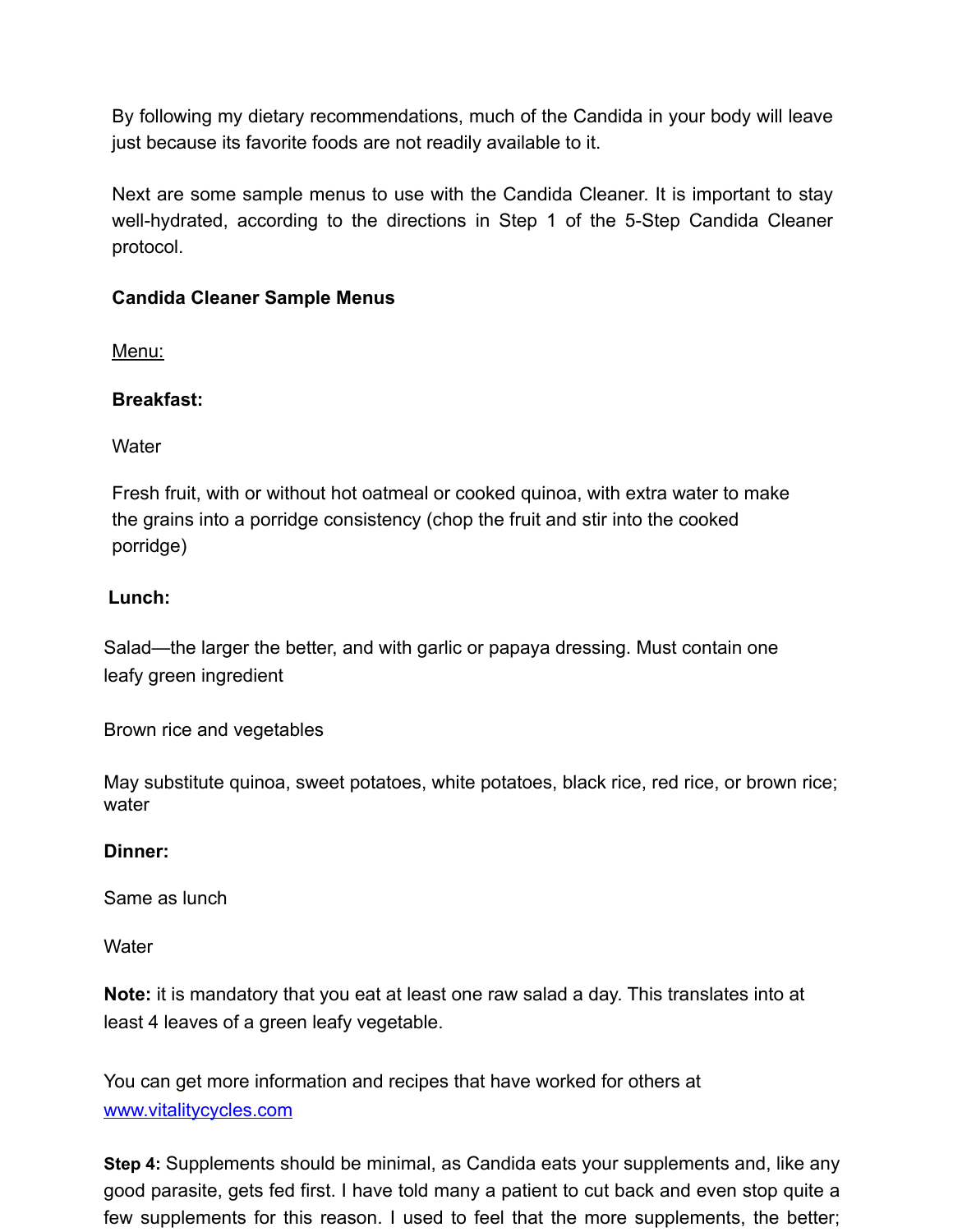then I noticed that my patients who relied on supplements kept taking more and more, but did not get better.

Here is a list of supplements that I do recommend:

- \* 2 B Complex 50, vitamin A: 25,000 IU, one daily; vitamin C, 3g a day; vitamin E mixed tocopherols, 400 IU daily; selenium, 200 mcg daily. This combination of antioxidants is a particular ratio, so you do not deplete other nutrients by oversupplying one nutrient.
- \* B12 sublingual, 5000mcg
- \* Trace minerals: shilajit, 200mg to 500mg a day as tar for 4 days a week.
- \* ¼ cup brown flaxseed, soaked overnight in 1 cup of water. Stir and drink in the morning (may substitute 2 tablespoons chia seeds).

**Step 5:** Kill and repel parasites that have not yet left your body.

This last step will restore you to how you felt before you were ill. This is when you use turpentine. If you weigh between 40 pounds and 240 pounds, the MAXIMUM dose is 1 teaspoon a day.

If you weigh 241 pounds or more, you may have more Candida than others, so you should actually use a **lesser** dose. A dose of half a teaspoon will give less die-off, and so cause you less discomfort. If this dose is well-tolerated, it is OK to gradually increase the dose to 1 teaspoon.

#### **TIME OF DAY**

Turpentine may be taken in the morning, but most people complain about burping the taste of turpentine throughout the day. It can also be taken in the evening, but at least 2 hours before bedtime. Some people feel that they sleep better if they allow 2 hours before bedtime.

#### **RELATION TO MEALS**

Turpentine can be taken with or without food. It seems to be equally effective.

#### **AMOUNT**

If you weigh between 40 pounds and 240 pounds, the MAXIMUM dose is 1 teaspoon a day:

1. Use white granulated sugar. Decide how much turpentine you will start with put 3 times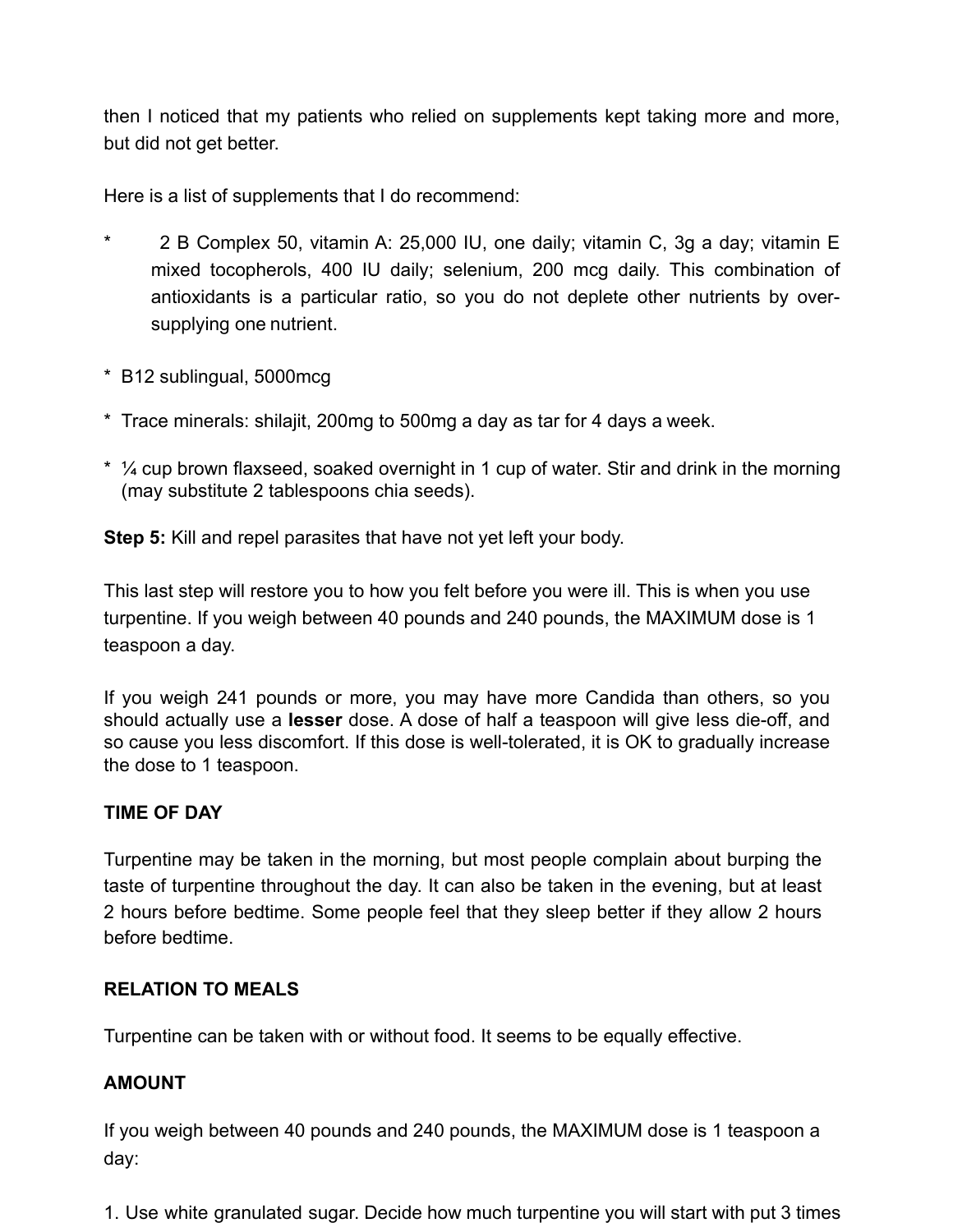that amount of sugar on a spoon, pour the turpentine over the sugar. Some granules of sugar should remain dry or untouched by turpentine. If every granule is soaked with turpentine, DISCARD THIS SPOONFUL. Repeat with less turpentine. Place in your mouth and chase with water. No need to chew.

Put the spoon in your mouth removing the sugar and turpentine from the spoon. Put water in your mouth and swallow the whole mix. DO NOT SWISH to blend—just swallow, letting the sugar and turpentine mixture go down your throat. Take as many sips of water as you need to in order to get everything down.

If you weigh 241 pounds or over, you may have more Candida than others and you should **actually** use less turpentine. A half-teaspoon amount will give less die-off and discomfort. If this dose does not give any benefit, it's fine to increase to 1 teaspoon over a period of 4 doses.

#### **Instructions for People Who Have Had Candida Symptoms for More than 2 Years**

If you fall into this category, you may benefit from taking the Candida Cleaner once a day for 4 days, then twice a week until you reach your pre-Candida state. The longterm dosing is once a month, or twice a year, as our ancestors did.

#### **FREQUENCY**

Repeat this dosing twice a week, on either Monday and Friday, Saturday and Tuesday, etc.

This completes the 5 steps, and allow 1 week to complete each of the 5 steps. In other words, start with step 1. After 1 week, add step 2. These steps must be done thoroughly, or there will be Candida die-off caused by Candida that are trapped and unable to leave your body. In other words, you may feel worse instead of better.

#### **HISTORICAL EVIDENCE**

So how do turpentine and sugar help, and how does one take it? Or how has it been taken in the past, I should say.

My first inclination to use turpentine and sugar was for people who had chronic, severe, long-standing illness, for which nothing had worked. And what comes to mind are conditions such as lupus, multiple sclerosis, and rheumatoid arthritis. Now, many of you will recognize these conditions as autoimmune disorders.

What I found was that these people benefited greatly from going on an organic, vegan, whole-food diet for a couple of weeks, instituting enemas, and following it up with a water fast of 5 to7 days, at which point they were generally out of the woods.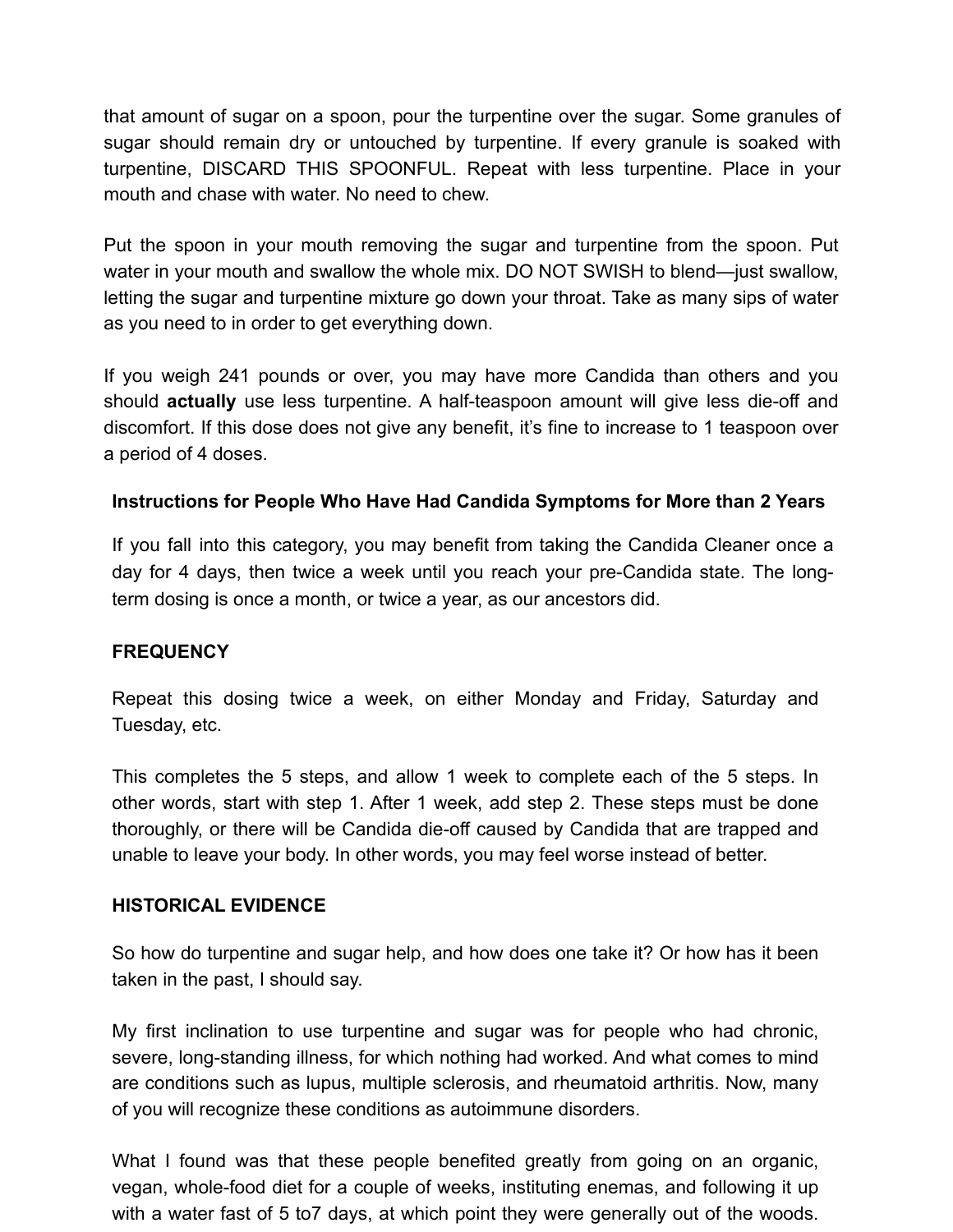But one problem these people universally had is that they would have sugar cravings, they would have meat cravings, and these cravings interfered with their compliance and healing. For these people, turpentine and sugar twice a week cut out their cravings, prevented their relapses, and was of great benefit. So those were some areas where it proved very helpful.

I will share the story of one person who was helped by it.

This person was highly educated, and her husband was a Ph.D. scientist. When I suggested to them that perhaps turpentine and sugar would be of help, he was immediately concerned that his wife of many decades might even think of embarking on such a therapy or intervention that everyone knew had to be lethal.

Since he was at a very large university with great research capabilities, he did a literature search at his university with all the tools at his command. He found that turpentine had been used historically to kill worms. Yes, worms. And for this, it was very effective, and in certain doses, which he did not disclose to me, it was actually quite safe and without ill effect.

His wife did take turpentine for her condition and received relief, but after about 3 doses, she felt that turpentine was just not something she really wanted to take.

Now, the other thing I found about turpentine is that not only does it kill worms, but it appears to kill bacteria and fungi as well.

One person came to me with a book, and the book was titled *The Yeast Connection*.

She came into the office waving this book and yelling, "Doctor, Doctor, do you know about yeast? Do you know about the yeast syndrome? I have candidiasis throughout my whole body, and I've been to I don't know how many doctors, and no one has been able to help me. I don't even want to see you unless you are an expert in yeast."

I said, "Well, I'm not an expert in yeast, but I think maybe I can be helpful."

She calmed down, I politely accepted the book from her, and placed it on the counter. I listened to her story of her yeast and all her yeast symptoms, and discussed with her the dietary changes she might want to make, some water she should drink, and then I suggested turpentine and sugar.

She replied, "WHAT?!"

"Yes, turpentine and sugar," I repeated.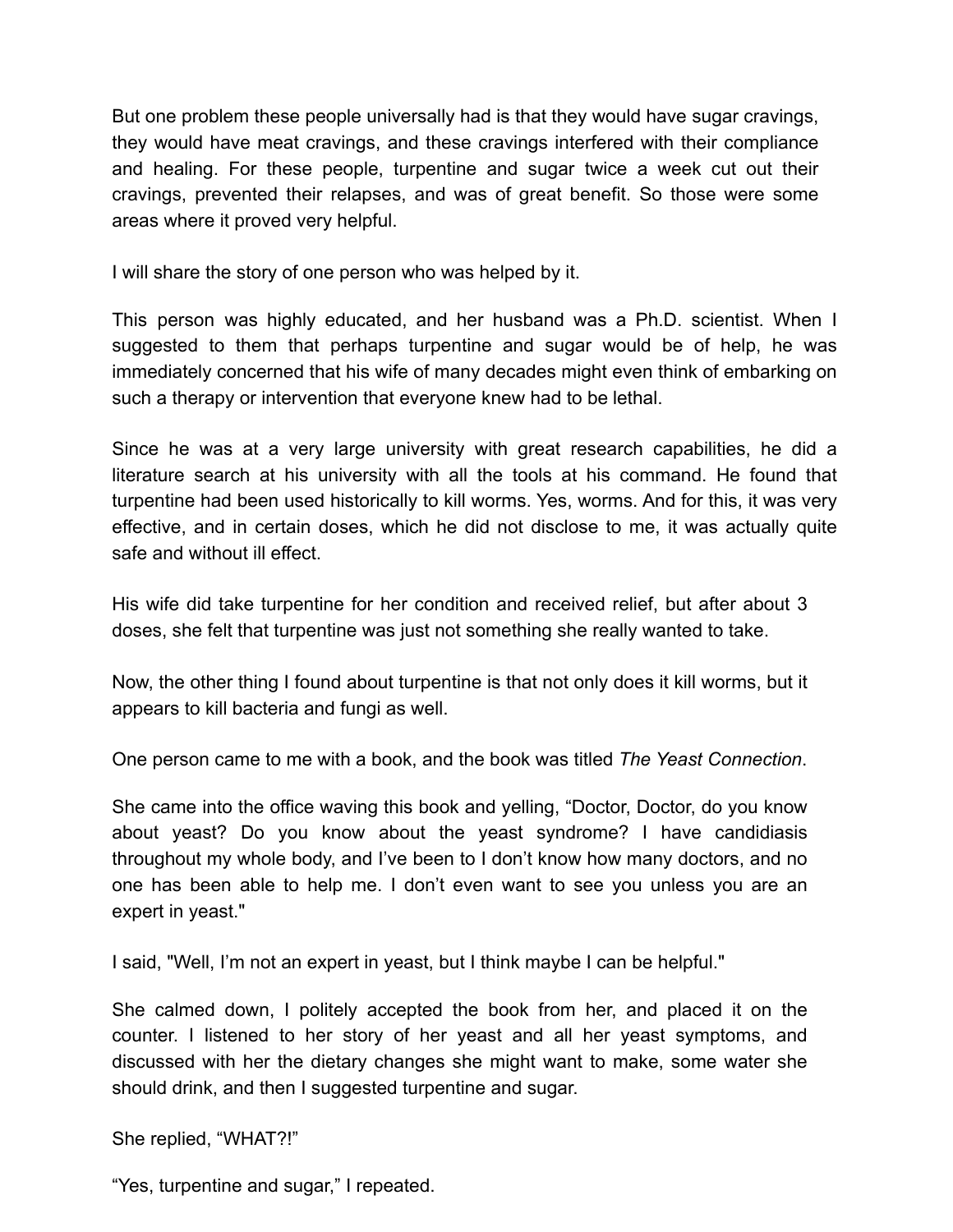She said, "You know what, Doctor, I am so fed up. I am feeling so lousy, I will even do that."

I saw her back in a couple of weeks, which was only enough time to take 2 doses of turpentine.

"Well, Miss Jones, how is your yeast doing?" I asked her.

"Yeast, what yeast?" She said happily. "I don't have any yeast. I'm doing fine."

I can only deduce that to the extent she had yeast, the turpentine was useful for her.

Now, at this point, the other thing that might be of interest is a little more about the history of turpentine. Many people have asked me about research done on turpentine and evidence of turpentine's effectiveness.

I would like to say, I'm not much of a fan of research because every research project I have been involved with, I have been asked to falsify data. So even though I do go to the library, even though I do look up research, and even though I do read it, I realize that it may not be as reliable as it appears.

So, what do we know about turpentine?

First of all, there is a company called Merck. It is a pharmaceutical company, and Merck produces something called the Merck Manual. The Merck Manual discusses all diseases that have been identified or the diseases it feels are most important, and talks about various types of therapies that are appropriate and accepted for them.

The Merck Manual was first published in 1899. If you look up turpentine in the 1899 Merck Manual, it will let you know that turpentine therapy is effective for the following:

- \* Gonorrhea
- \* Meningitis
- \* Arthritis
- \* Abdominal difficulties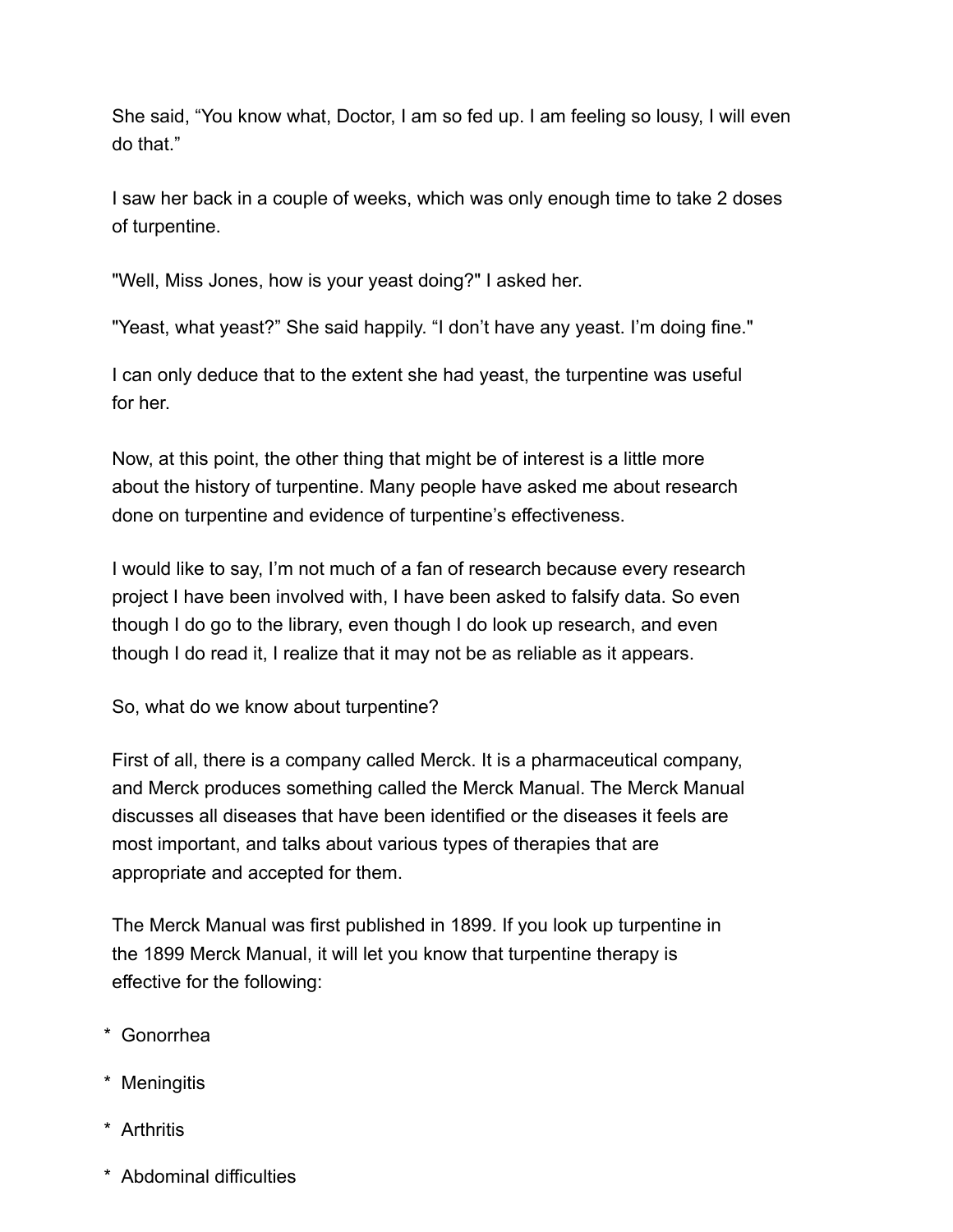\* Lung disease

The list goes on and on and on.

Fast forward to the 1999 edition of the Merck Manual (a much thicker book), and look up turpentine. All you will find is discussion of turpentine poisoning. It talks about the dire effects of turpentine poisoning, and it talks about how such poisoning causes destruction of the kidneys and destruction of the lungs.

I can say that to my observation, I have been taking it now for a good 20 years and have observed at least 100 people taking it. I have certainly not seen any of those effects, and neither has anyone I'm aware of who has chosen to avail themselves of turpentine. The reason may be the dose. The dangerous dose of turpentine in medical literature is 1 tablespoon. The dose I used—with great results and minimal side effects—is 1 teaspoon.

Turpentine is out there. It has been used with great success certainly in the 1800s, and somehow, in the 21<sup>st</sup> century, there is no knowledge of it.

There is another pharmaceutical company called Parke Davis. Back in 1901, Parke Davis published a similar compendium of available medical therapies and their uses, and you see turpentine listed in the Parke Davis compendium of medical therapy. I am not aware that Parke Davis is still in the publishing business in terms of a comprehensive medical manual.

So, we have quite a few publications with published information in the 1800s by the pharmaceutical companies themselves, indicating that turpentine has been used to benefit in various afflictions.

Now, what other information is available about turpentine?

Well, it seems that turpentine was in great use in the veterinary field, especially in the area of horses. If you gave a horse turpentine—and it was generally turpentine and sugar—then the horse would be faster and would have a shinier coat. If you have a show horse, for example, turpentine would be of great advantage to it—but again, I am not familiar with turpentine dosing in horses.

Nonetheless, these are the areas where turpentine and sugar, as a treatment, has a definite track record.

After risking my life in doing all this research, I went back to my mother and asked, "Now, Mom, what about turpentine and sugar? Do you remember anything about turpentine and sugar?"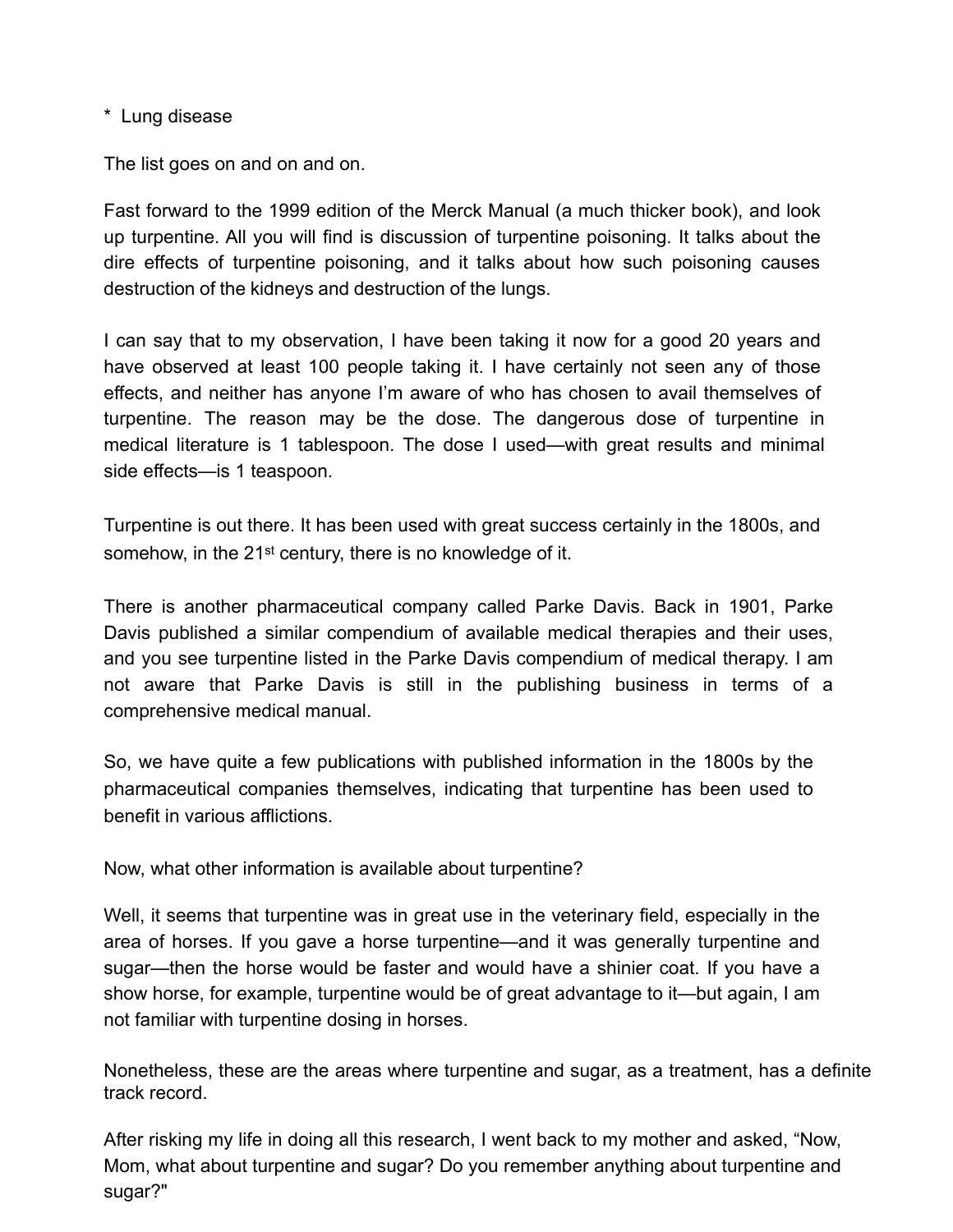And she thought and thought and thought. My mother was 73 years old when I asked her that question. She says, "You know what? My grandmother used turpentine and sugar."

And that's about right. A 73-year-old person in the 21<sup>st</sup> century had a grandmother, who might have been alive back in 1900. So that's another case of turpentine and sugar.

What else have I learned about turpentine and sugar over the years? Well, turpentine and sugar absolutely cannot be taken casually. Turpentine is a very special substance, and it is commonly known as paint thinner. But not all paint thinner is turpentine.

Turpentine is a naturally occurring substance. It is the oil of the spruce tree. This is a common evergreen tree in the United States, and it is comparable to tea tree oil of Australia. So turpentine an oil that oozes out of a tree and has great antibiotic and disinfectant properties, among other things.

#### **FOR YOUR COMFORT, AVOID THE CLEANSING REACTIONS**

It turns out that bacteria, fungi, viruses, worms, and parasites of all description are tremendously familiar with turpentine. As soon as turpentine touches the lips, every parasite in the body is on Red Alert. And the parasites have to make a decision—they are either going to stay and fight, or they are going to leave the body. If their favorite foods are not readily available, they will choose to leave. If their favorite foods are available in good supply, they will choose to stay and fight.

Now, there are only so many exits. And so, it turns out that if one is going to take turpentine, it is very important to prepare a fast and easy exit for parasites because they do not want to stick around.

The most important thing one can do prior to attempting turpentine—or even purchasing the can of turpentine—is to be well-hydrated. Drink 1 liter per 50 or 60 pounds of body weight for several days prior to taking turpentine. Also, either do your own enemas daily, or take Dr. Daniels' Vitality Capsules (you can find them at [http://](http://www.vitalitycapsules.com) [www.vitalitycapsules.com](http://www.vitalitycapsules.com),) to maintain 3 bowel movements a day. Many people prefer Dr. Daniels' Vitality capsules because you just take the capsule—you don't have to take your clothes off, you don't have to put a bunch of water up there, or whatever; taking the capsules is a lot easier.

But you need to have frequent bowel movements that occur very easily because once the turpentine touches your lips, the parasites will rush for the nearest exit. If you are constipated, the intestinal exit is not wide open; it is similar to people running from a crowded theater that's on fire. The parasites are going to go to your lungs (you will get a cough) to see if they can exit that way, they are going to go to your skin (you are going to get rashes), and they are going to go to your head (you are going to get a headache).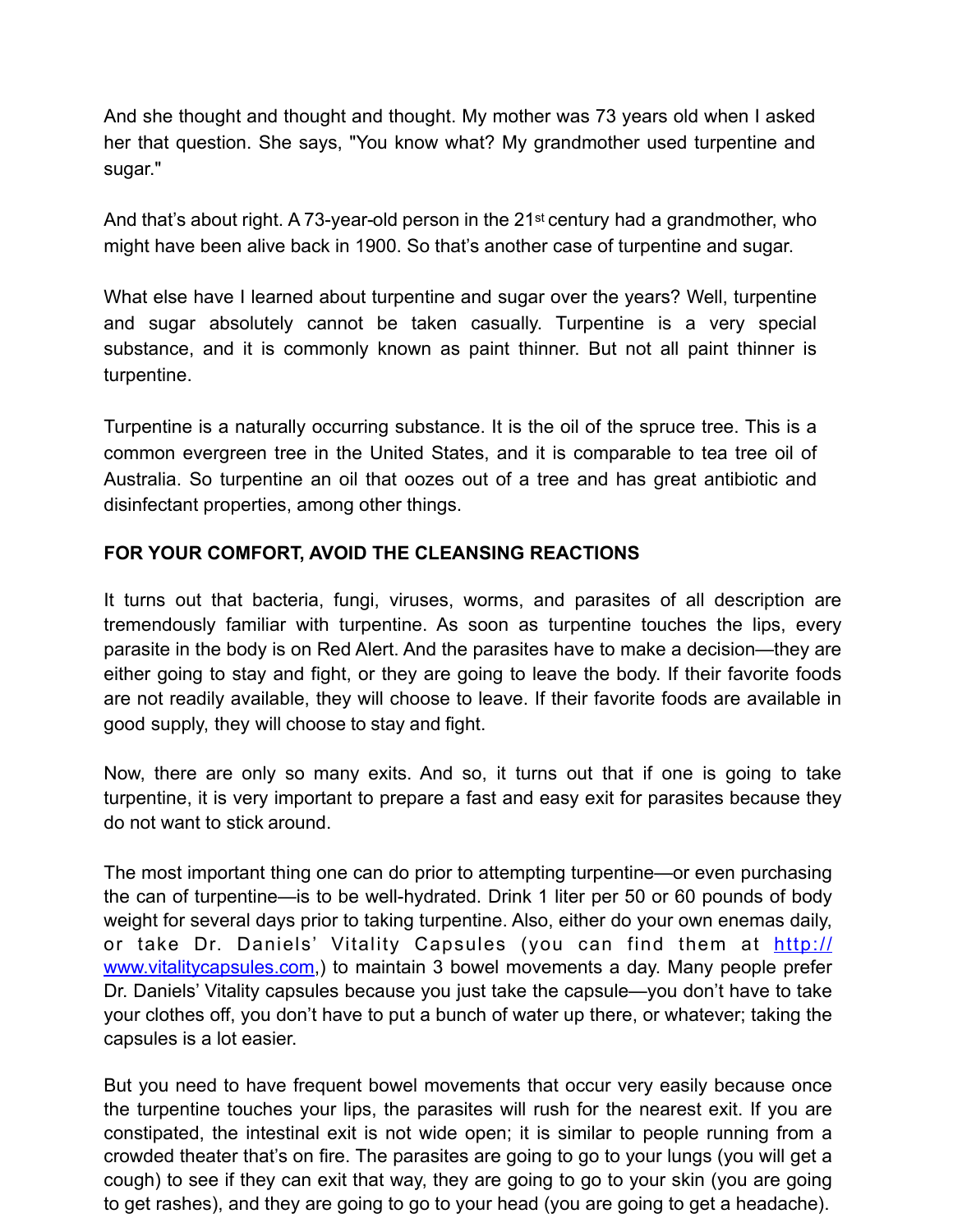So, when you are well-hydrated and have the parasites' preferred exit (colon) cleared out so they can leave, taking turpentine and sugar is uneventful. It has been my observation that one should be having at least 3 bowel movements per day before even taking turpentine and sugar. So, before taking turpentine, one must prepare an exit because the parasites would rather leave your body than fight, but they will stand and fight if necessary. Therefore, it is important to cooperate, or let them cooperate with you and leave your body so you don't experience any misery.

Now, the next question, of course, is how do these parasites get in your body? Why does anyone need turpentine, anyway?

Well, it turns out that just in the course of day-to-day life, humans encounter parasites. Perhaps you inhale them, but more likely, you eat them either in meat or dairy products, or bread or water, or fermented foods. Even if you are vegetarian or vegan, an occasional microbe will enter your body; it is just one of those things. This is why our great-grandparents would use turpentine periodically, at least twice a year, as a preventive measure.

In modern times, we have all these newfangled diseases that are were so rare just 2 generations ago. Why is that? After seeing the miraculous curing powers of turpentine, I believe it is because our great-grandparents took their turpentine twice a year. Because my observation has been that in modern man, once his bowels are cleared out and turpentine is administered twice a week, these rare conditions actually recede or improve. So, it might be that these medical difficulties are simply a function of this lost knowledge that has not been applied.

I have had people call me up long-distance to say, "Oh, Dr. Daniels, I feel so much better. Can I take more turpentine?"

I tell them, "Well, you can do anything you want, but I would not recommend more turpentine." When turpentine is used, parasites have to be managed by the immune system. Increasing the dose of turpentine can bring on a cleansing reaction if the amount of parasites deciding to leave exceeds the immune system's ability to direct them. For this reason, getting great results with turpentine means that you are at the right dose for you. It does not mean that a higher dose is better.

#### **CASE STUDIES**

Turpentine and sugar cannot be taken casually. You really do need to first open up the bowels and get them going.

One example I'd like to give you is a patient who came to me my medical practice years ago. She was a beautiful Italian lady, very young, maybe 30-something, and she had this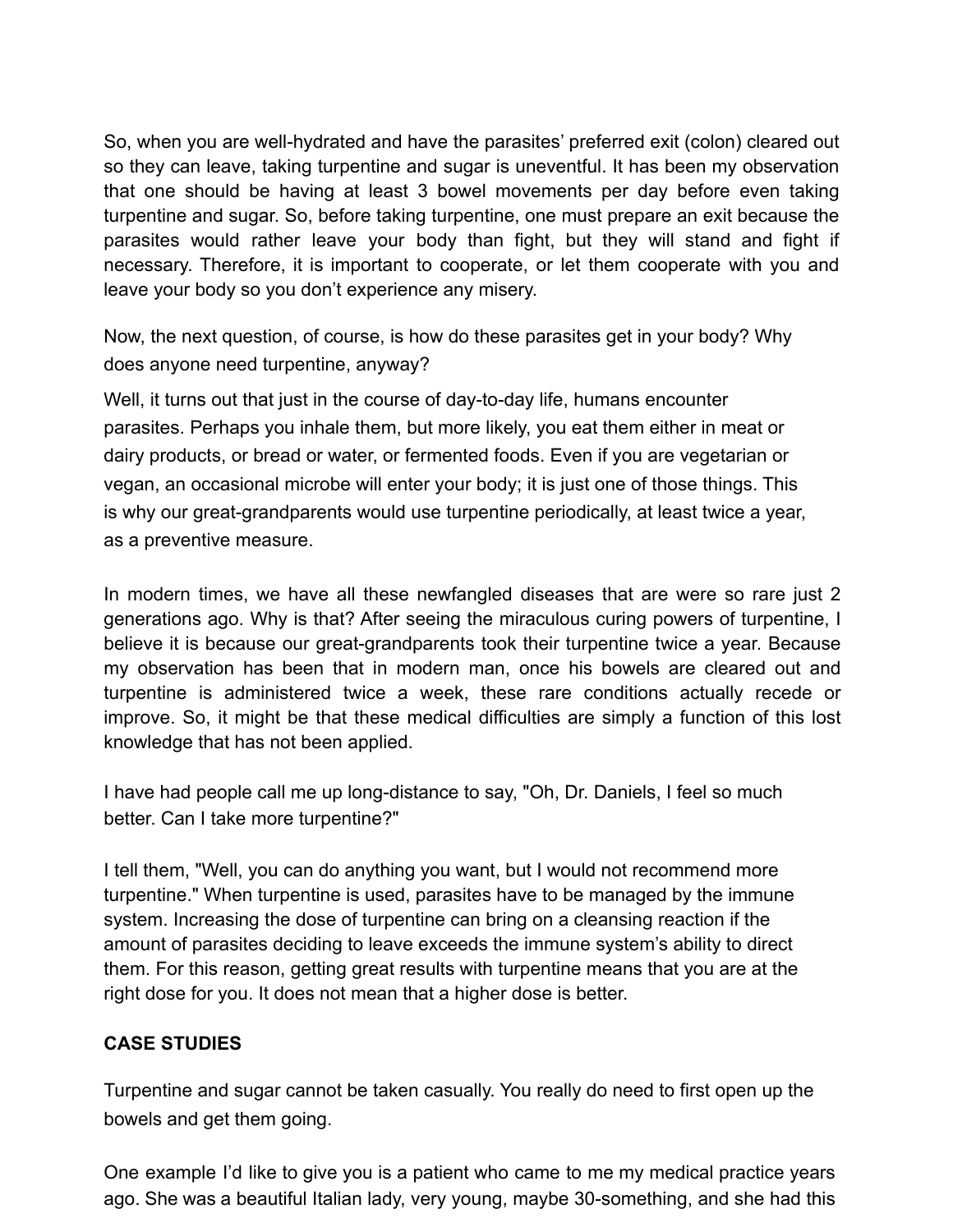complexion that was very lumpy and bumpy.

At first glance, you would think, "Oh, what an awful case of acne!"

She had this lumpy, bumpy face and she told me how much it bothered her. It made her very self-conscious, and she wanted to get rid of all those lumps and bumps.

I explained to her that dairy products had to go, and meat, and so on.

She said, "Well, I'm Italian and I eat cheese."

"Well, that's a consideration," I replied.

In the end, she was able to stop eating a few of those problematic foods, and so these lumps that were all over her face, left her forehead, left her eyes, left her cheeks, and she only had lumps from her lower lip to her chin.

I really felt that turpentine would probably take away the last little bit of her lumps. I mentioned turpentine to her, but also said, "You know you have to do enemas to clear yourself out if you're not going to naturally have 3 bowel movements a day. "

Because of her job, she couldn't use the bathroom 3 times a day, so that was out. For her, enemas would be the way to go. Yet, she decided to go ahead and use the turpentine and sugar without doing enemas or clearing out her colon first.

I saw her about a month later. She was in good spirits, which was a good thing. She laughed and told me, "You know what? I tried turpentine and sugar, and you were right —I shouldn't have done it."

"Well, what happened?" I asked.

She said, "My whole skin turned black."

"Oh my God," I said.

She replied, "Yeah, but then I started doing the enemas and it cleared up."

But still, that was quite an effect. So, it is really important to clean out the bottom end and get the exit wide-open so the parasites can leave, or can at least go to the intestines instead of creating problems in other places around the body.

In the end, my patient's face cleared up totally and she got rid of all the little bumps on her chin.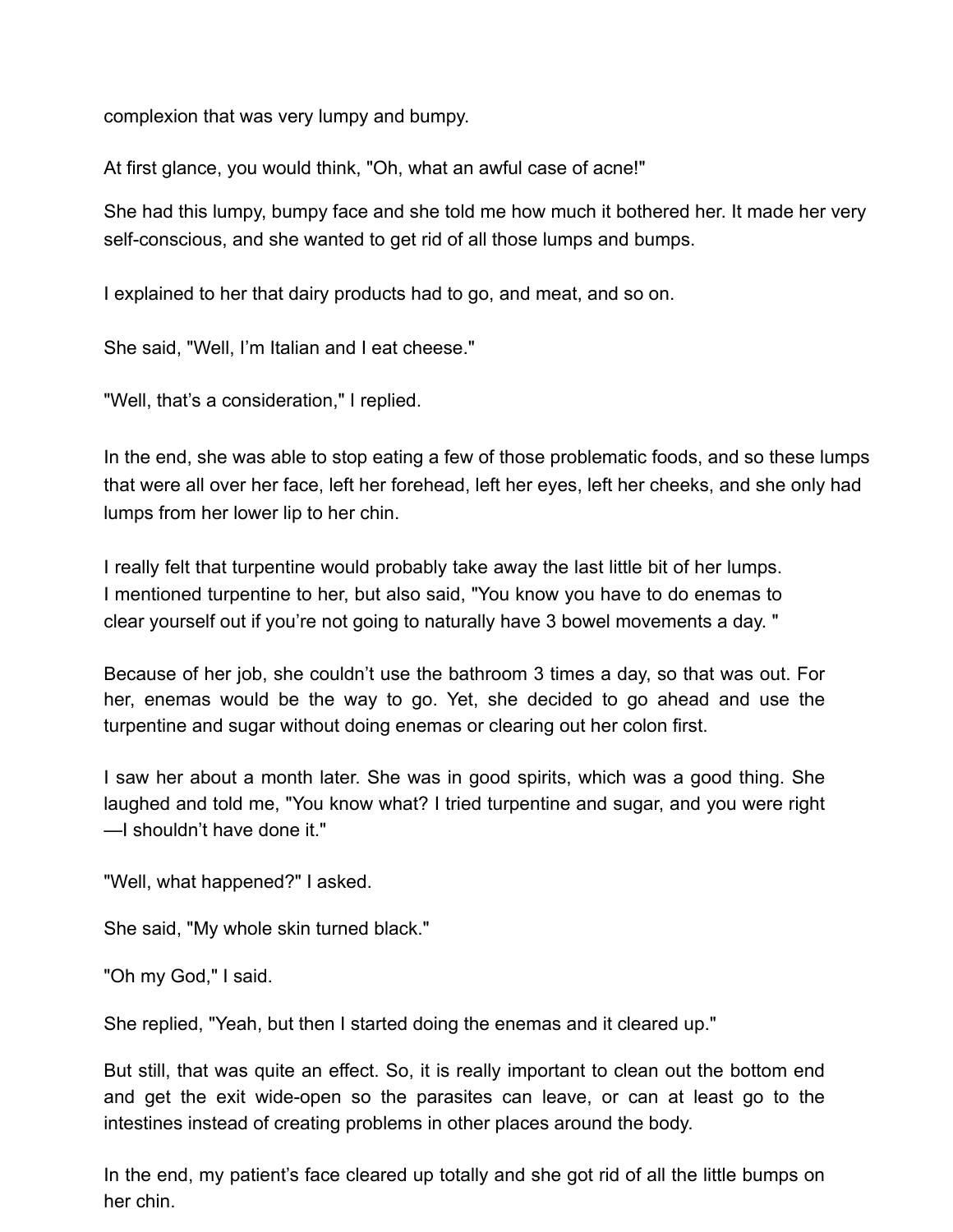To reiterate, 1 teaspoon of turpentine is the adult dose. What does that mean, adult dose? Adult is, for the purposes of turpentine, somebody over 40 pounds. It seems that the 1 teaspoon per dose for anyone over 40 pounds works just fine. Now, turpentine, as I mentioned, is a very natural product, occurring in nature. It is simply the oil of the spruce tree.

At this point, many people like to know what brand of turpentine they should use.

Well, as I said, I picked up a brand of turpentine by accident that just so happened to be 100% pure gum spirits of turpentine. It's quite tasty, and it goes down pretty easily. And so, after using this type for a while with really great results, I was leaving on a trip with my children and forgot to pack the turpentine.

While on the road, I could not find my brand of turpentine and purchased a brand that wasn't 100% pure gum spirits of turpentine. Oh my God, I thought I was going to die after taking it! I quickly realized that the can's ingredients were not 100% pure gum spirits of turpentine.

The brand does not matter, but just make sure that whatever brand you purchase is 100% pure gum spirits of turpentine for the purposes of internal use.

Remember, use **100% pure gum spirits of turpentine.**

Now, there are many, many, many types of turpentine, paint thinners, and solvents. When you go to the hardware store to search for it, it is almost as bad as picking out a breakfast cereal. But stick to your guns, read the labels very carefully, and only get **100% pure gum spirits of turpentine.**

I have to say, I have talked to turpentine makers; I have consulted with them, and they will tell you, just as their can does, that turpentine in the United States is definitely not a product for internal use.

That brings me to another story of a person I saw.

This person came to the United States as an immigrant from Russia. She was a very nice lady and her family loved her dearly.

When she came to the US, she was a healthy lady, but she quickly became ill. And she finally reached a point where she was moaning with pain. She complained that back in her old country, when she got sick, she was given her kerosene and she got well again. So why couldn't she find that magical kerosene here in United States?

And so, her son grew up listening to this refrain. He luckily married a very kind woman. His mother complained to her daughter-in-law that if only she could find this magical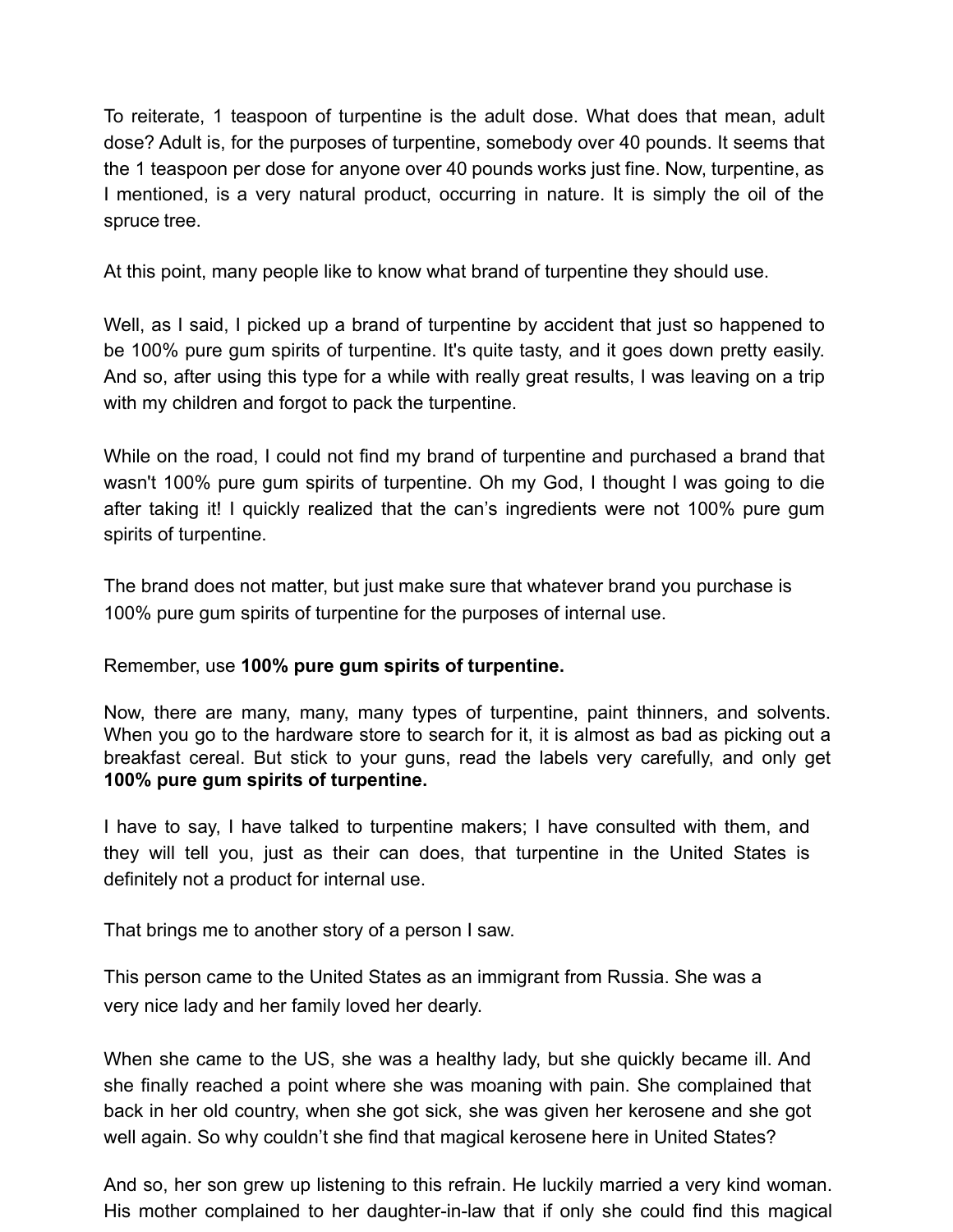kerosene, she would be healthy again; it would restore her health. Finally, the daughterin-law took her to the health food store and said, "Mama, if that magical kerosene is here in the United States, surely the health food store would carry it."

They took her to the health food store, and she told the people at the store the story of the magical kerosene. After hearing her story, they laughed and said, "Wow, you need to go visit Dr. Daniels."

The woman asked, "Oh, does she sell kerosene?"

They replied, "I'm not telling you any more; go visit Dr. Daniels."

She came to see me and told me her story about the magical kerosene. She told me how she was once so sick, her family thought she might die. She was given a glass of kerosene and after she drank the glass of kerosene, she was able to get up from her sickbed. She was healthy from that day forward—until now.

I said to her, "In America, we have kerosene, but our kerosene comes in blue and pink and sometimes clear. And the blue and pink definitely have chemicals in it, and even the clear is not the same quality all the time. So, I don't use kerosene and I haven't had much experience with it."

I also told her that what she'd had in her country was not a glassful of kerosene, but it was a glass of water with several drops of kerosene added to the water. I also told her that in America, we have turpentine.

I explained to her all about turpentine and how to use it. And so, she became very happy, extremely relieved, and thanked her daughter-in-law again and again for having found the magical kerosene and helping her search this out.

She then took the turpentine and her afflictions cleared up, just as she hoped. She had been in the States for about at least 30 years, and had been looking and looking and looking to find the magical kerosene that had helped her so much when she'd been in Russia.

I'll tell you another turpentine story. The person I treated was fairly well-educated, and she was actually a school principal suffering from multiple afflictions.

She had asthma, arthritis, hypertension, herpes, and then hormone replacement, which was the fashion of the day. She came to see me with all these drugs.

As a good doctor, I renewed all her drugs and checked her for side effects periodically. One day, she came in and said, "Doctor, my thumb is paralyzed. I have feeling there, but I can't move it. It is simply paralyzed."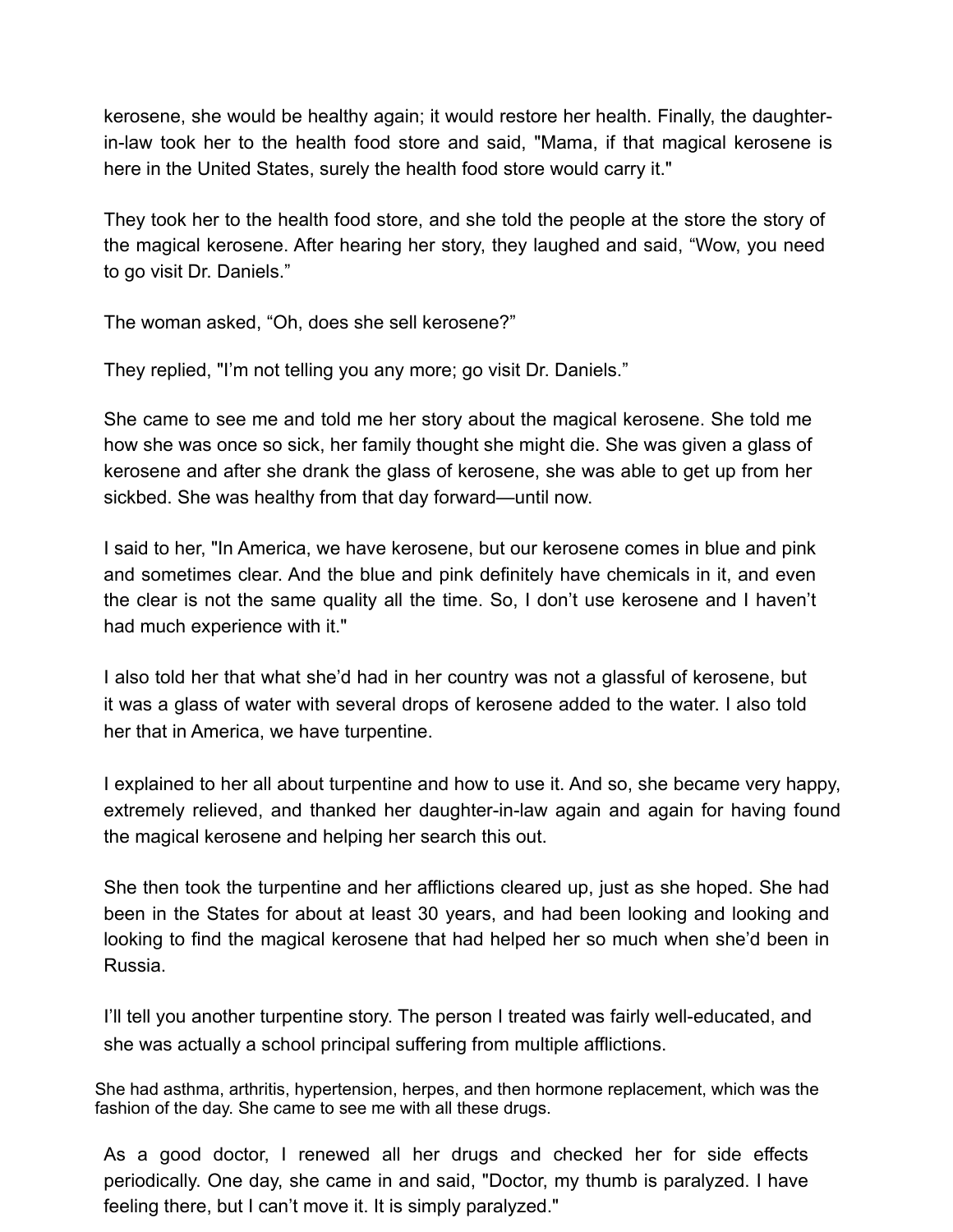I said, "Oh, let me see."

Sure enough, she couldn't move her thumb. I pressed and poked, and it wasn't tender anywhere and I could not see any anatomical problem.

I said, "Well, you know what? I can't guarantee you this is going to help at all, but it seems to me this might be a case for turpentine."

She broke out laughing and said, "You know what, I think I'll try it."

She tried the turpentine, taking it twice a week. One month later, she came back and she said, "I've got something to show you."

"Oh, what can that be?" I asked

She pulled out her hand and wiggled her thumb, and said, "There's absolutely nothing wrong with it; it's perfectly fine, and isn't that great? I think it was the turpentine."

I also checked her blood pressure at the time, and she was able to cut back her blood pressure medications. Her breathing had also improved, and after about 2 years with some dietary changes, she was ultimately able to stop taking all her medication.

Now, that is a very amazing thing.

Since then, many other people have had a similar experience, so I would say to anyone who elects to embark on taking turpentine for whatever reason to be sure to check with your physician, have any of your medical conditions monitored closely, and have your medications adjusted accordingly.

There is no medication with which turpentine interacts. I have observed people taking it alongside all manner of medicines, but you certainly don't want to take blood pressure medicine when your blood pressure has fallen to normal. Because turpentine is very powerful and cures many conditions, you want to have your medications monitored so your doctor can stop them as needed.

In fact, with this lady, I saw her again and her blood pressure was 120 systolic. With her last itty bitty pill she was taking, I said, "I think it's time to stop the blood pressure medicine. So, stop your blood pressure medicine and I'll see you back in about a month. If your blood pressure has gone up, then you know I'll put you back on the medicine. But if it stays low, then you'll be okay."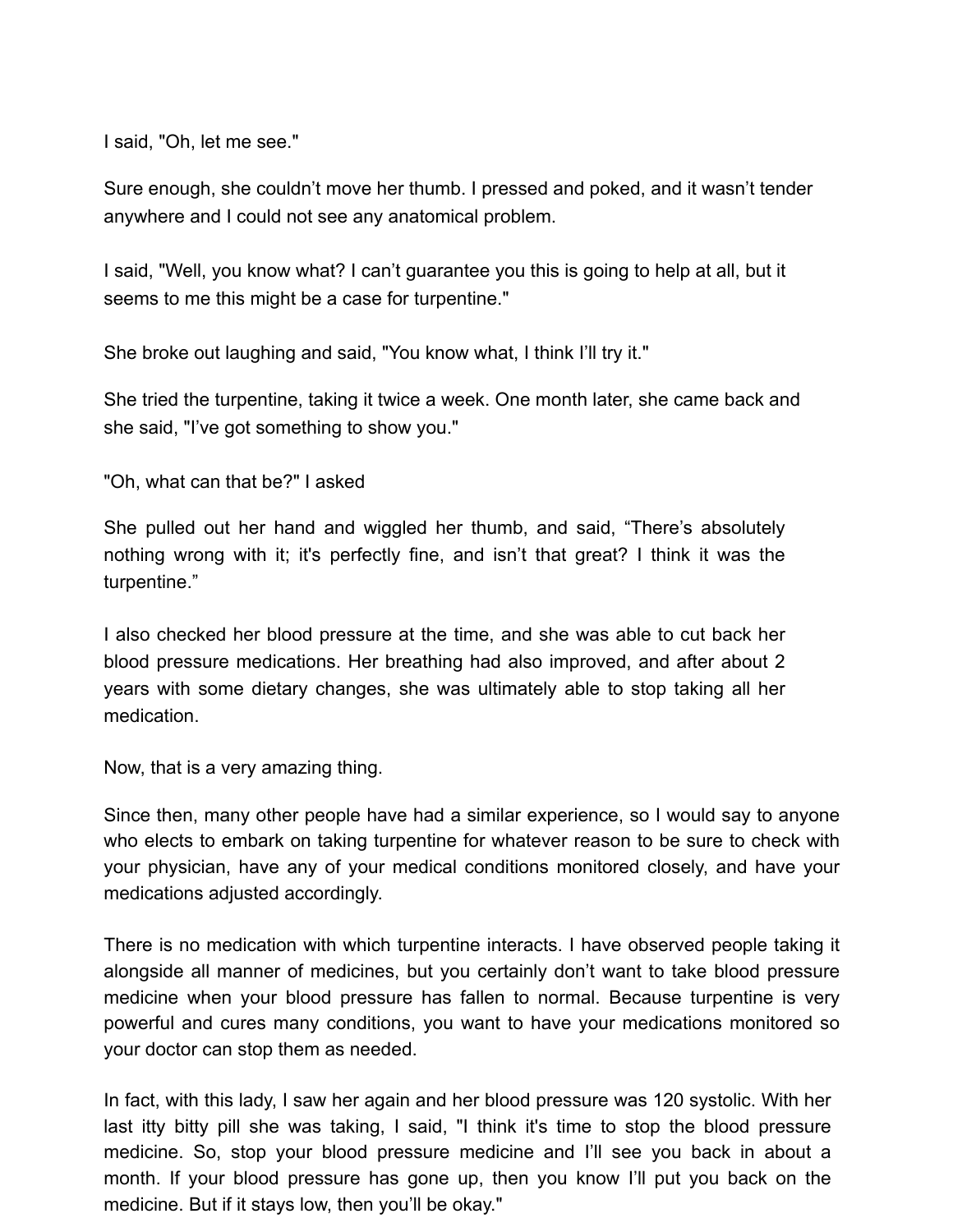I saw her back in a month and her blood pressure was 90 systolic. I said, "Excuse me, Miss Jones, are you still taking your blood pressure medicine?"

She said, "Oh yes, yes, I am still taking it. I feel so afraid to stop it."

I said, "Well, Miss Jones, if you keep taking that blood pressure medicine, I do believe you are going to pass out and hit the sidewalk."

And so, she stopped her blood pressure medicine, and to this day, her blood pressure is 110 over 70. And of course, she still takes her turpentine, and every now and then, she'll have a little question about turpentine and will call me.

Again, with turpentine, it is extremely, extremely important to make sure that your colon is clear. Make sure you've got a clear exit, that you're well-hydrated, and you're drinking your one quart of water for every 50 or 60 pounds of body weight. As you take the turpentine, you will notice your craving for sweets going away. Do not eat the sweets because you no longer have a desire for them, as many of your conditions aggravated by sugar will also go away.

You will also notice that you no longer have a craving for meat. Your craving for meat and white flour will lessen. Go right along with this and cut back on those things, as you no longer crave them.

I have found that turpentine is of excellent assistance to people who are having difficulty sticking with a healthy regimen. Such people who want to eat less sugar, but have a terrible sugar craving, or people who want to eat less meat, but crave meat. Also, people who want to stop eating at fast food places, but just crave the fast food. Once they take the turpentine, they can easily overcome their cravings, or their cravings disappear completely. And that is an amazing thing. Turpentine, at the cost of less than 10 dollars a year, can be that big of a help.

The other thing I have realized is the reason people have these cravings is because the parasites that turpentine kills are actually creating chemicals that are making people feel they need sugar and refined foods. That is, the Candida are actually creating an environment for their own preservation, and are actually creating chemicals to tell you to consume the very food they need to survive in your body. So, when you take turpentine, the parasites' number decreases, the strength and amount of their chemicals decrease, and your cravings decrease. This is an outstanding way for people to start eating healthy and no longer be a prisoner to their Candida.

One very real issue with Candida intervention of any kind is the dreaded die-off reaction. This is caused when many Candida are killed, and they release their toxic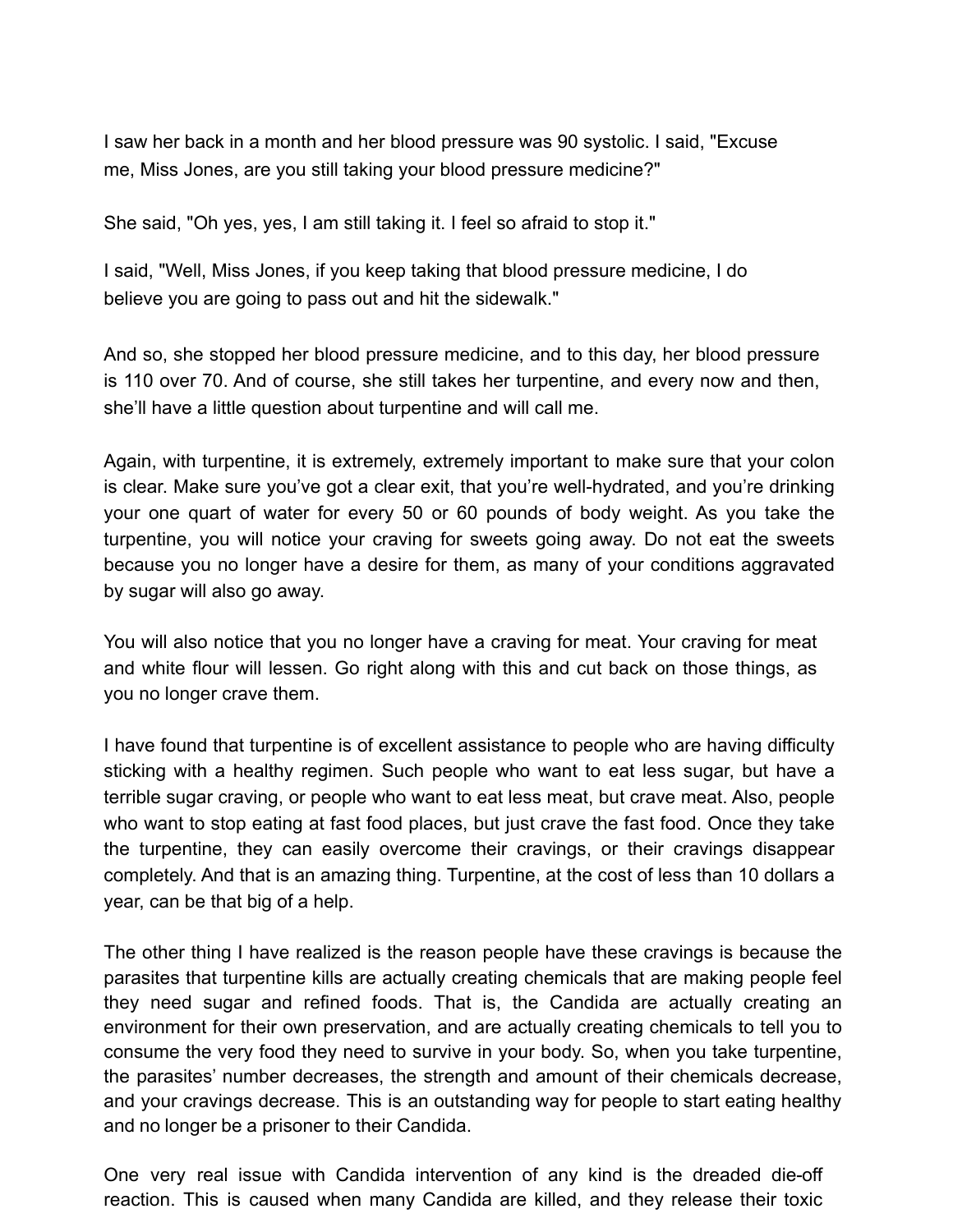chemicals that overwhelm the immune system as they die off. The turpentine method described above prevents this die-off reaction by clearing as many Candida as possible from the bowels, getting you well-hydrated, and having you take the turpentine only twice a week. By taking the turpentine twice a week, your immune system is not overwhelmed by die-off, and most of the yeast just exit to the toilet rather than die.

Once you complete steps 1 through 4, in preparation for taking turpentine, the Candida will be fewer in number and strength, which is why many people are able to take just 1 or 2 doses to resolve Candida. Still, others take it twice a week for 2 years. However long you choose to take turpentine, it is important not to exceed twice a week and continue with steps 1 to 4. This allows your immune system to heal you without a cleansing reaction or a die-off reaction.

# **SPECIAL CASES**

**VAGINAL CANDIDIASIS:** Many women have recurrent or persistent vaginal candidiasis. If you are one of these women, use steps 1 through 5 above. Then, because the vaginal area is difficult to penetrate with turpentine, garlic tea douches work very well. To make a garlic tea douche, mix 2 crushed cloves of garlic with 1 quart of water. Boil for 5 minutes. Strain, and add enough water to make a quart. Allow water to cool to just above body temperature, then douche. Do this twice a day until clear. This douching often provides rapid relief of symptoms and can be done right along with steps 1 through 5 above.

Most women find that once their Candida has cleared, they need to repeat this douching about once every several months when their diet gets out of line. Too many non-water beverages or too much bread can set it off again.

#### **1. DIE-OFF**

This is a headache or worsening of any symptoms. This is caused by not enough water in your system. Drink the recommended amount of water in step 1 for at least 1 week before attempting turpentine and while you are taking turpentine.

The second cause is too much waste in the system. This means that the intestines have too much waste and will not allow the Candida to exit as they wish. The solution is to stop the turpentine and clear the bowels, using the suggestions in step 1.

The third cause is too much turpentine. Reduce your dose.

# **2. DIZZINESS**

The number one cause of this is too much turpentine or too little sugar.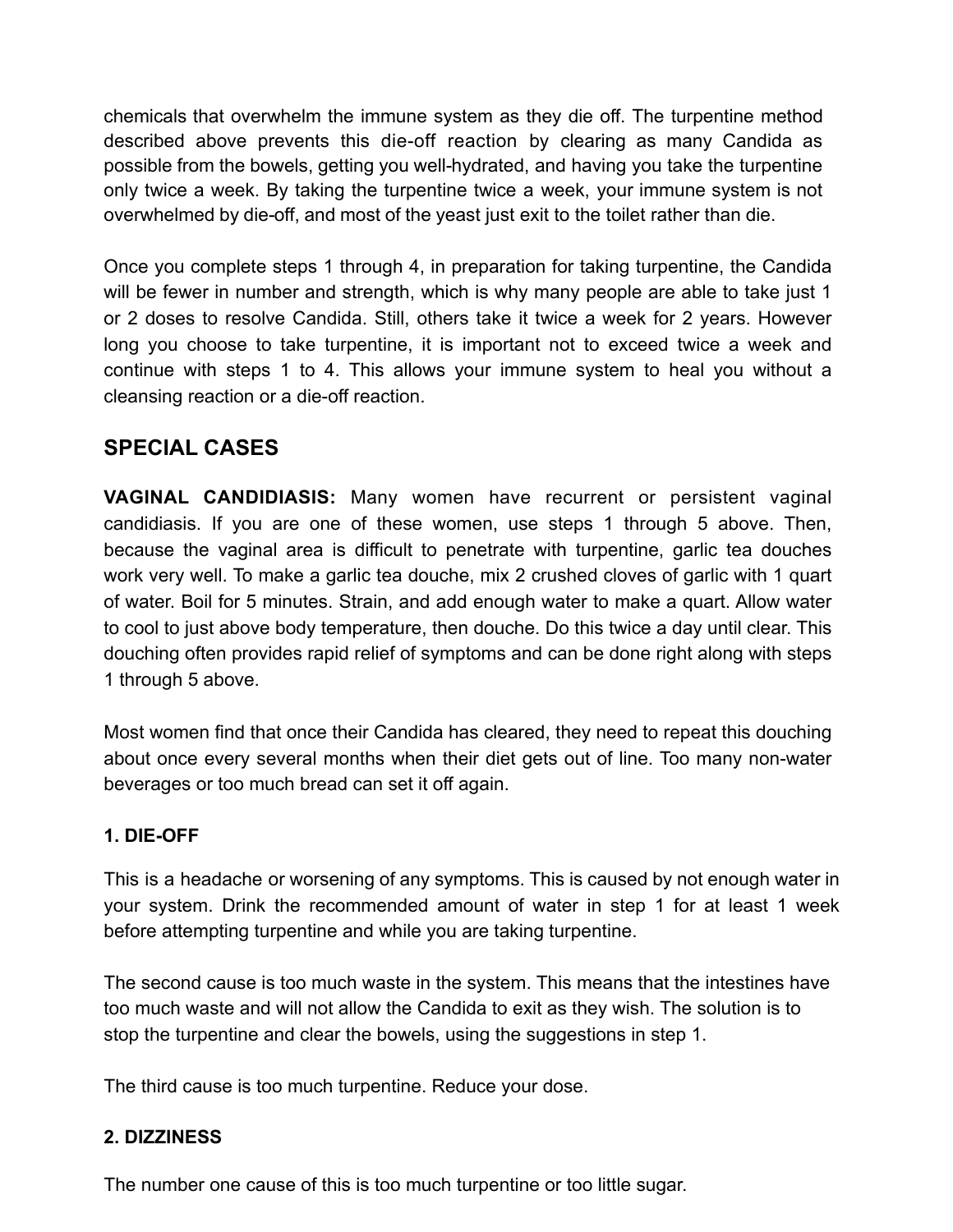When pouring the turpentine onto the sugar, pour only enough to enter the bottom cube. If you pour so much turpentine that every granule of sugar is soaked, you need to throw that sugar away and start over. DO NOT EAT THAT SUGAR. The sugar acts as the dispersing agent and slows the absorption of turpentine. This means that you must use more sugar than turpentine or the turpentine gets absorbed too quickly.

#### **3. PEOPLE WITH CANDIDA SYMPTOMS FOR MORE THAN 2 YEARS**

If you fall into this category, you may benefit from taking the Candida Cleaner once a day for 4 days, then twice a week until you reach your pre-Candida state. The long-term dosing once you reach your desired state of health is once a month or twice a year, as our ancestors did.

#### **INFORMATION ON TURPENTINE**

Censorship is so severe that it is difficult to find information on turpentine in print. Now that you know what this Candida Cleaner can do for you, it is up to you to decide to take it. If you decide it's for you, fine; if you decide it is not for you, that's fine, too. Many people choose to keep this information handy until they feel the moment is right.

Either way, the Candida Cleaner is a fantastic piece of history and an effective and powerful remedy that was used by our grandparents and great-grandparents, and is still used in many rural areas. I hope that you find this information useful and helpful.

Yours in good health,

Dr. Jennifer Daniels

#### **Candida Cleaner FAQ's**

**Q.** Do I chew the sugar or just swallow?

**A.** Just swallow and chase with water.

**Q.** I have a condition that does not allow me to drink this amount of water. What should I do?

**A.** Convert all your beverages to distilled or reverse osmosis water, then increase the amount of water to the highest comfortable level. Then proceed.

**Q.** I feel great taking the turpentine, so can I take more than 1 teaspoon a day?

**A.** NO. One teaspoon is the dose at which people get great benefit. Larger doses cause unwanted symptoms. It is best to feel better each day without unwanted symptoms.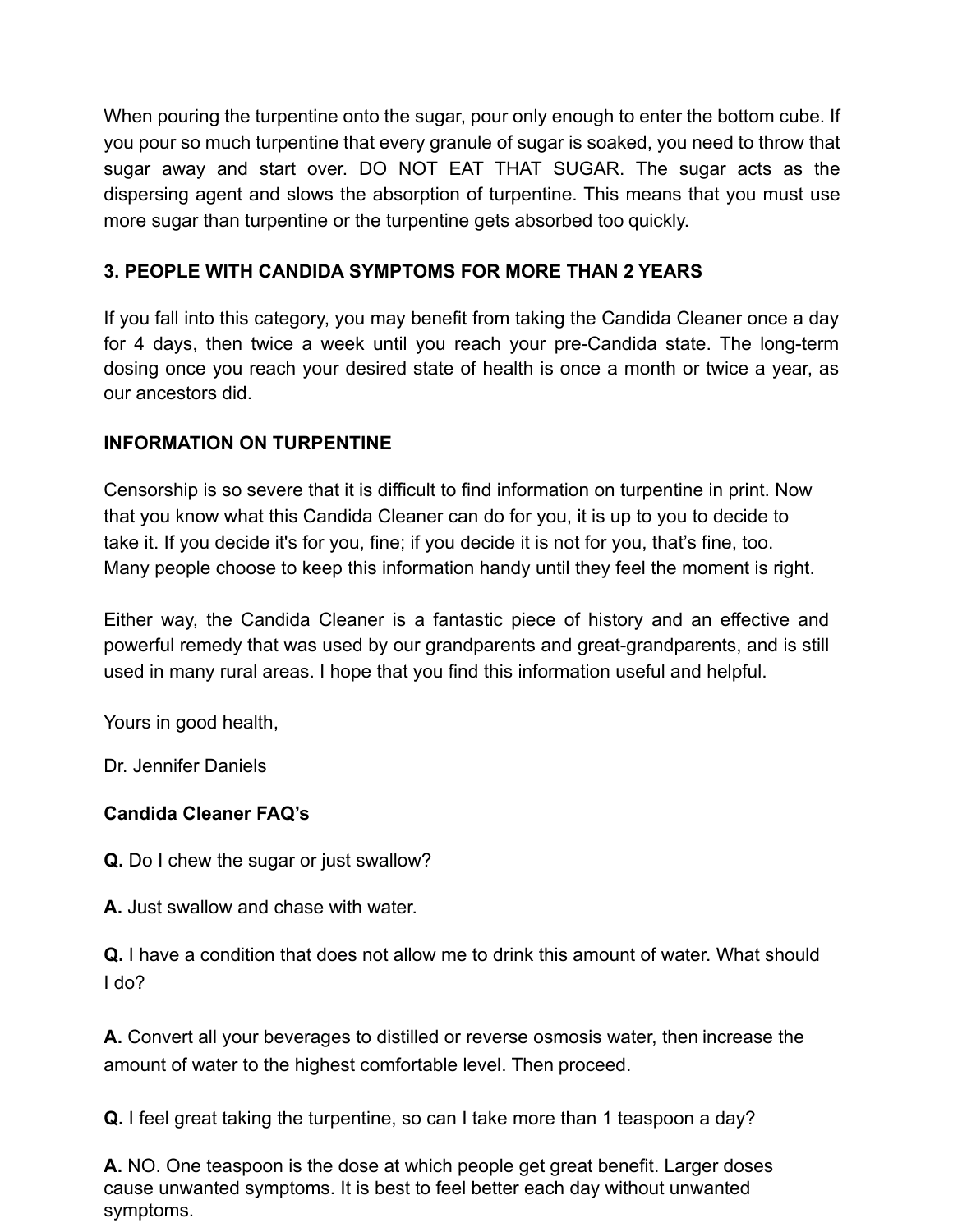**Q.** What kind of water should I drink, and how much and when?

**A.** The recommended water is distilled or reverse osmosis, and the amount is 1 quart per 60 pounds of body weight. Drink the daily amount after noon and before 6 pm. You can space it out from the time you get up until 6 pm.

**Q.** I burp the turpentine and I do not like the taste. What can I do?

**A.** Take turpentine with food or take the turpentine later in the day, perhaps an hour or 2 before bedtime. This way, you are asleep while you are burping and it does not interfere with your daily activities.

**Q.** My head or tummy hurts after I take turpentine. What should I do?

**A.** If you're having tummy pain, this means your water intake is not enough, or your bowels are not moving briskly enough. Stop the turpentine and increase your efforts with steps 1 to 4 outlined above.

You should especially track the number of bowel movements that you have and measure your water as you drink it to be sure you are having 3 bowel movements a day and drinking 1 quart of water per 60 pounds of body weight.

Once you have adjusted your bowel movements and water intake, you may resume turpentine and take with food.

**Q.** How many times do I have to take turpentine?

**A.** Many people find that once they do steps 1 to 4 above, they can take 1 or 2 doses with relief. Still others feel they need more. It is okay to take it twice a week for years. See special cases.

Once you reach your goal, take it less than twice a week. The final dose is somewhere between once a month and twice a year. This is due to re-exposure to Candida.

**Q.** Can I use honey or raw turbinado?

**A.** No, you may not use honey. Honey has too much nutritional value. Also, honey does not act as a transport for the turpentine and control its absorption, as sugar does.

White sugar is best, as it attracts the Candida without strengthening it. However, raw turbinado is acceptable, though stevia or any non-sugar sweetener is not acceptable.

**Q.** You mentioned in step 2 that we shouldn't blend any foods. Can you give some clarification on that? See below: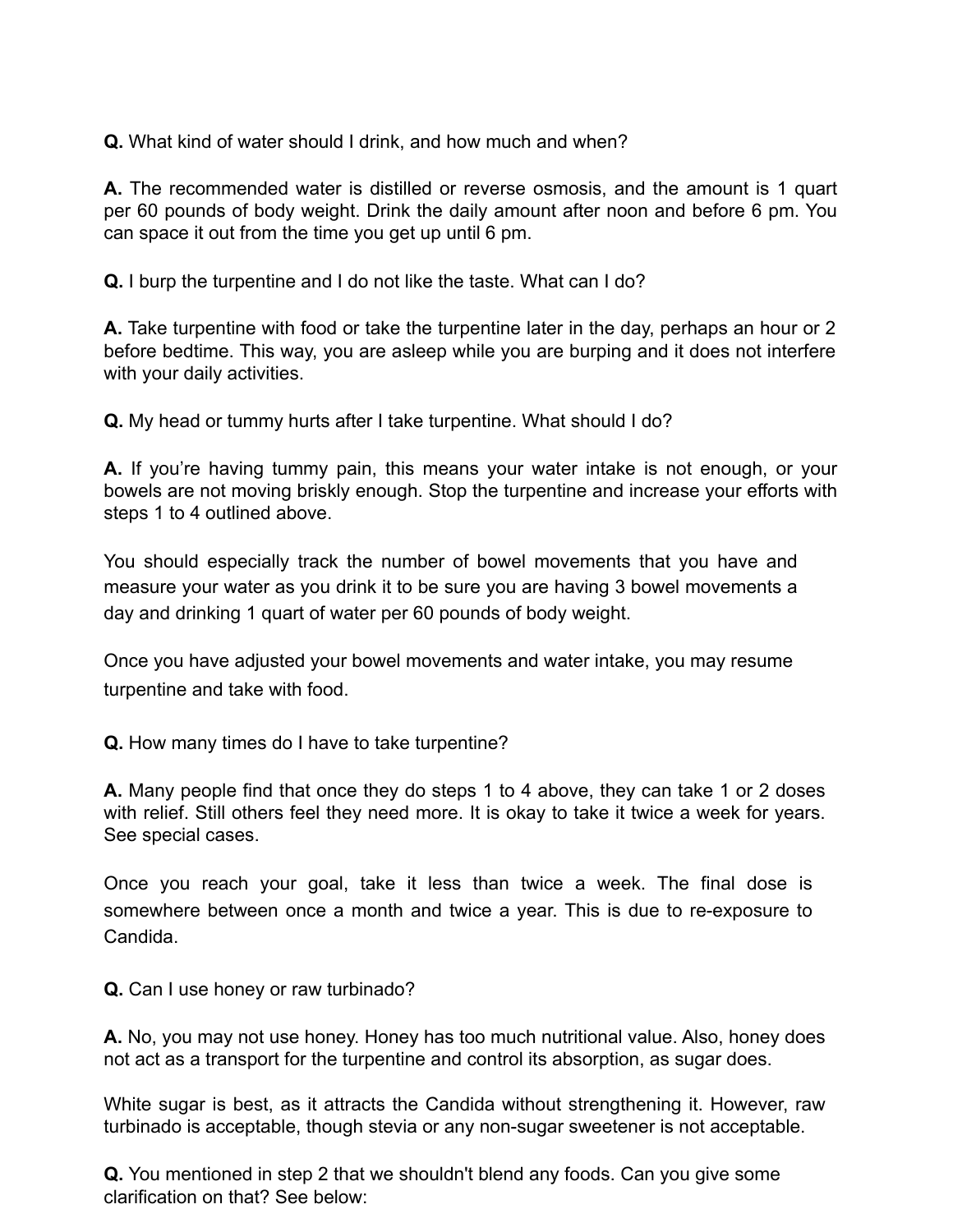#### **Step 2: Stop eating Candida's favorite foods.**

# **This is any food that is blended, cooked, or mixed with something else before you buy it.**

**A.** You can blend or mix your foods. The manufacturer may not. The deterioration of the nutritional value and the addition of chemicals necessary to conceal the deterioration promotes Candida.

You can consume blended raw or cooked foods that you blend. You should not buy prepackaged foods that are blended for you. The instructions "heat and eat" or "add water and mix" indicate that the food is processed and should be avoided.

#### **CONCLUSION:**

I hope this gives you a good idea of how to apply the miracle cure to your life. I have used it myself about every 2 months for the past 20 years.

Enjoy,

Dr Jennifer Daniels

[www.vitalitycycles.com](http://www.vitalitycycles.com)

2010 First Published 2016 Updated

#### **Share Your Thoughts**

So, did you enjoy the Candida Cleaner?

If so, I'd really appreciate it if you could send me a testimonial at my email address below: [info@vitalitycycles.com](mailto:info@vitalitycycles.com)

These sources refer to more background information on Turpentine.

References:

1.

THE ESSENTIALOILOF TURPENTINEAND ITS MAJOR VOLATILE FRACTION (α

AND βPINENES): A REVIEW